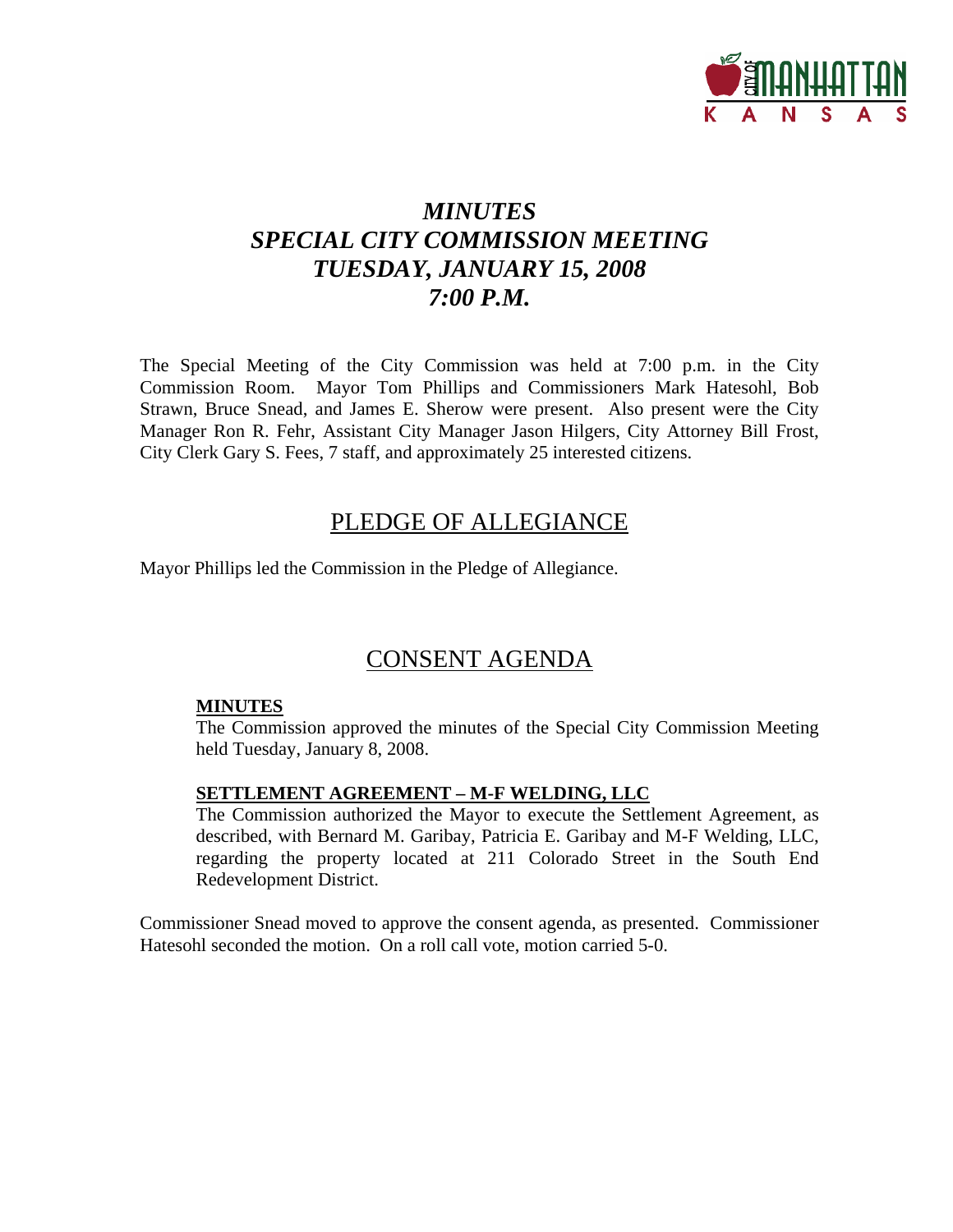# GENERAL AGENDA

### **ORDINANCE NO. 6682 – AMEND - MANHATTAN MARKETPLACE, UNIT TWO**

Eric Cattell, Assistant Director for Planning, presented the item. He then responded to questions from the Commission regarding the item.

After discussion, Commissioner Hatesohl moved to approve Ordinance No. 6682 amending Ordinance No. 6544 and Manhattan Marketplace, Unit Two, a Commercial Residential Planned Unit Development, generally located north of Osage Street, west of Tuttle Creek Boulevard, south of Moro Street and east of North 4<sup>th</sup> Street, with the five conditions of approval as modified by the City Commission *(See Attachment No. 2)*, based on the findings in the Staff Report *(See Attachment No. 1)*, and also based upon the fact that the rezoning is in furtherance of the City's approved North and South Redevelopment Projects and a denial of the rezoning would adversely affect those Projects. Commissioner Snead seconded the motion. On a roll call vote, motion carried 3-2, with Commissioners Strawn and Sherow voting against the motion.

#### **ESTABLISH - MINIMUM ASSESSMENT AGREEMENTS - FUTURE RESIDENTIAL UNITS**

Jason Hilgers, Assistant City Manager/Redevelopment Coordinator, presented the item and answered questions from the Commission.

Bill Frost, City Attorney, provided clarification on the Minimum Assessment Agreement.

Jason Hilgers, Assistant City Manager/Redevelopment Coordinator, responded to questions from the Commission regarding timing issues and process of the residential units.

After discussion, Commissioner Snead moved to authorize City Administration to finalize and the Mayor and City Clerk to execute the Minimum Assessment Agreements with Dial Realty. Commissioner Hatesohl seconded the motion. On a roll call vote, motion carried 5-0.

## **ORDINANCE NO. 6683 – ISSUE - UP TO \$20 MILLION IN SPECIAL OBLIGATION TAX INCREMENT FINANCE (TIF) REVENUE BONDS - SOUTH PROJECT AREA LAND ACQUISITION OF DOWNTOWN REDEVELOPMENT**

Jason Hilgers, Assistant City Manager/Redevelopment Coordinator, introduced the item.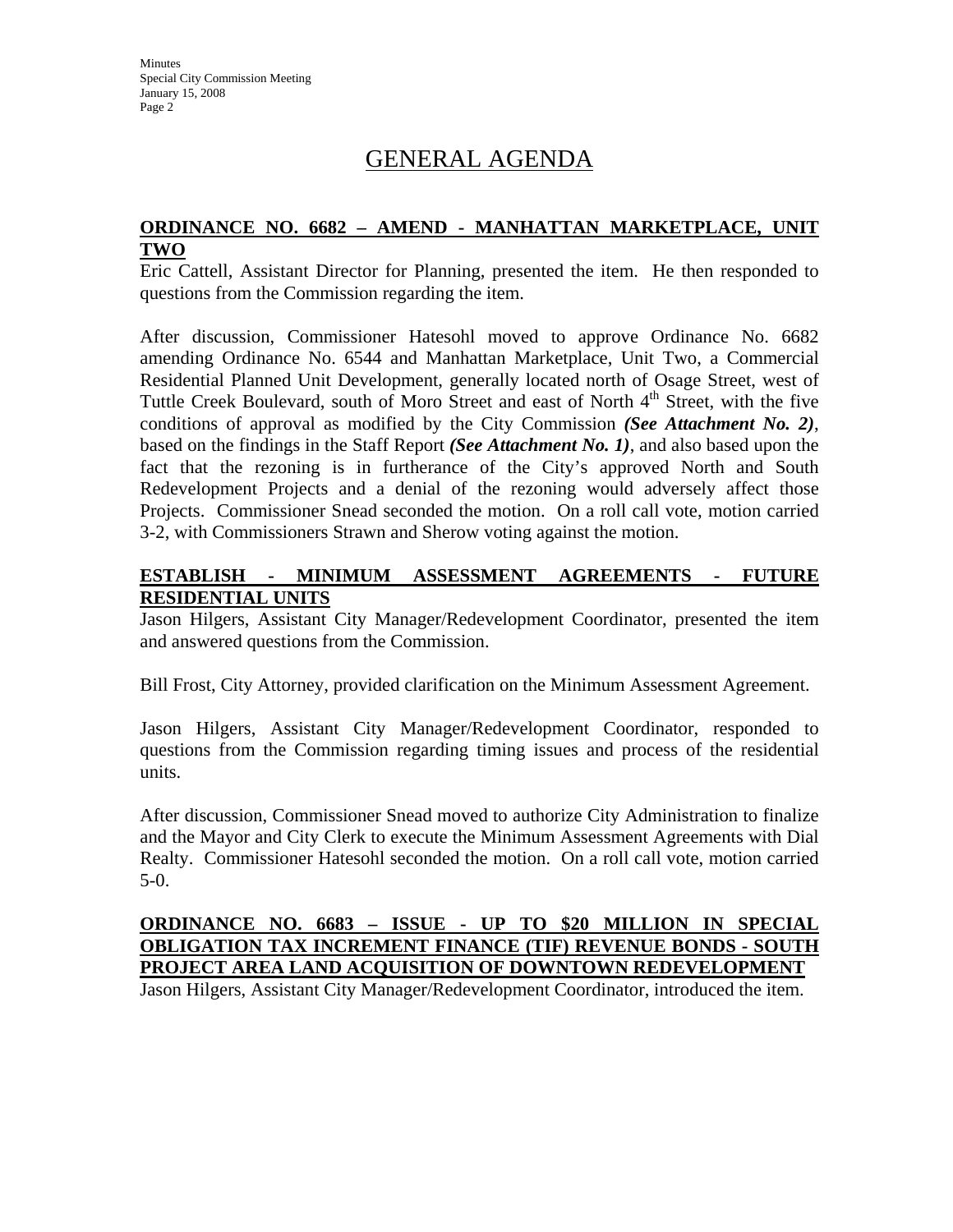# GENERAL AGENDA (*CONTINUED*)

#### **ORDINANCE NO. 6683 – ISSUE - UP TO \$20 MILLION IN SPECIAL OBLIGATION TAX INCREMENT FINANCE (TIF) REVENUE BONDS - SOUTH PROJECT AREA LAND ACQUISITION OF DOWNTOWN REDEVELOPMENT**  *(CONTINUED)*

Andy Kane, D.A. Davidson, presented financing information on the Special Obligation Tax Increment Finance Revenue Bonds. He then responded to questions from the Commission regarding the commercial marketplace, levels and evaluation of risk, and issuance of bonds.

Jason Hilgers, Assistant City Manager/Redevelopment Coordinator, provided additional information on the item and responded to questions from the Commission regarding rezoning, public and private ownership, land transfer, moral obligation of the City, and the Final Development Agreement with Dial.

Rick Kiolbasa, Dial Realty, provided additional information on the hotel and conference center in the South End development.

Jason Hilgers, Assistant City Manager/Redevelopment Coordinator, responded to questions from the Commission regarding the hotel, parking garage, discovery center, STAR bonds, and design guidelines.

Ron Fehr, City Manager, provided clarification on the Agreement with Dial and the zoning process that would need to occur for the South Project redevelopment area.

Jason Hilgers, Assistant City Manager/Redevelopment Coordinator, and Ron Fehr, City Manager, discussed a possible timeline for the South Project redevelopment. They then responded to questions from the Commission regarding the Final Development Agreement for the North Project and amended timeline for associated projects.

Bill Frost, City Attorney, provided clarification on the dates associated with the Final Development Agreement for the North Project and responded to questions from the Commission.

Rick Kiolbasa, Dial Realty, responded to questions from the Commission. He stated that multiple projects would be occurring simultaneously and that a timeline could be developed for these projects.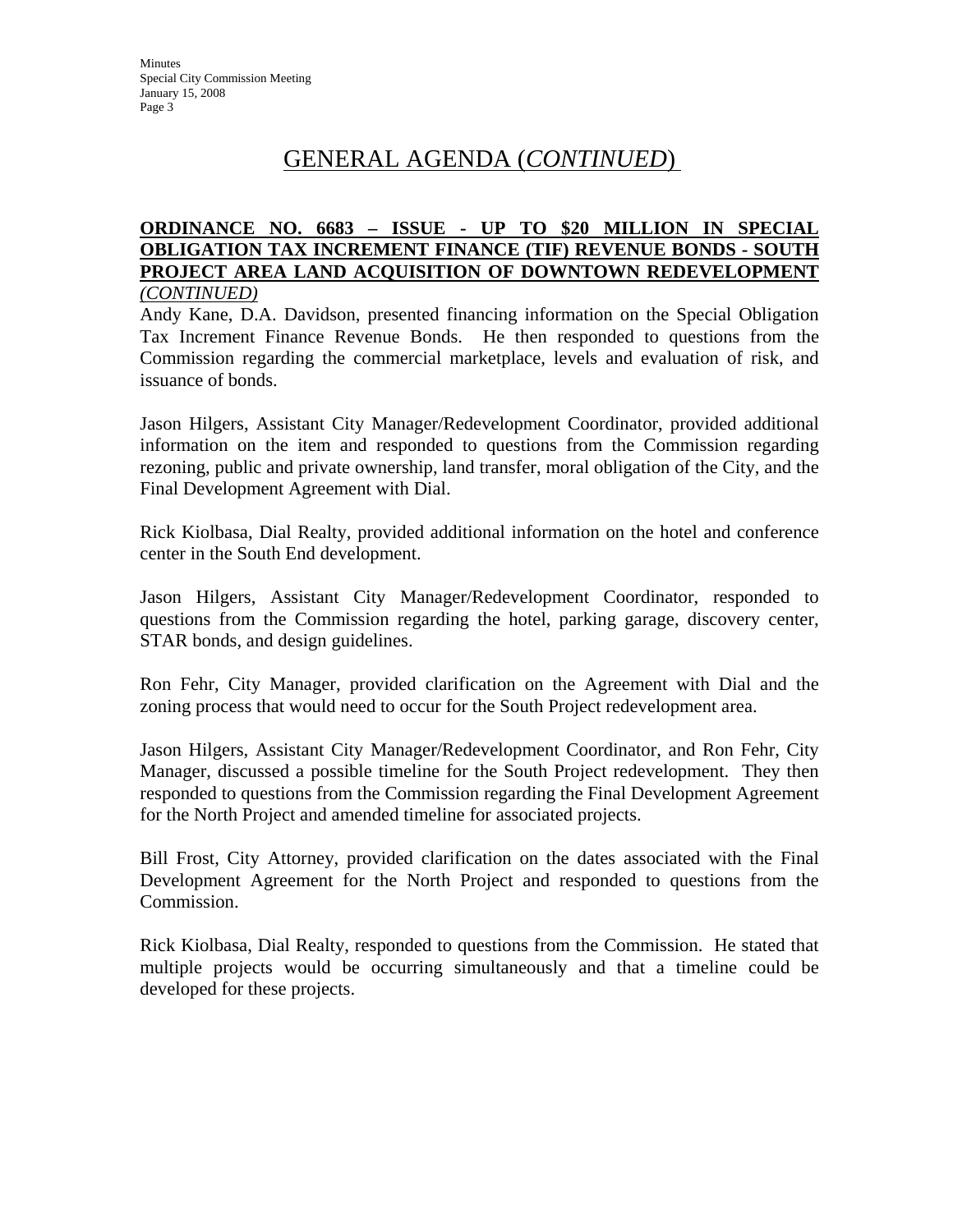## **GENERAL AGENDA (CONTINUED)**

#### ORDINANCE NO. 6683 - ISSUE - UP TO \$20 MILLION IN SPECIAL **OBLIGATION TAX INCREMENT FINANCE (TIF) REVENUE BONDS - SOUTH** PROJECT AREA LAND ACQUISITION OF DOWNTOWN REDEVELOPMENT (CONTINUED)

After discussion, Commissioner Snead moved to approve Ordinance No. 6683 authorizing the issuance of up to \$20 million in special obligation TIF revenue bonds for the South Project area land acquisition of Downtown Redevelopment. Commissioner Sherow seconded the motion. On a roll call vote, motion carried 5-0.

#### ASSIGNMENTS OF THE REAL ESTATE CONTRACTS - PURCHASE OF REMAINING PROPERTIES - SOUTH REDEVELOPMENT AREA

Jason Hilgers, Assistant City Manager/Redevelopment Coordinator, presented the item.

After discussion, Commissioner Sherow moved to authorize City Administration to finalize and the Mayor and City Clerk to execute the Assignment of the Real Estate Purchase Agreements with Dial. Commissioner Hatesohl seconded the motion. On a roll call vote, motion carried 5-0.

#### **ADJOURNMENT**

At 8:23 p.m. the Commission adjourned.

MC, City Clerk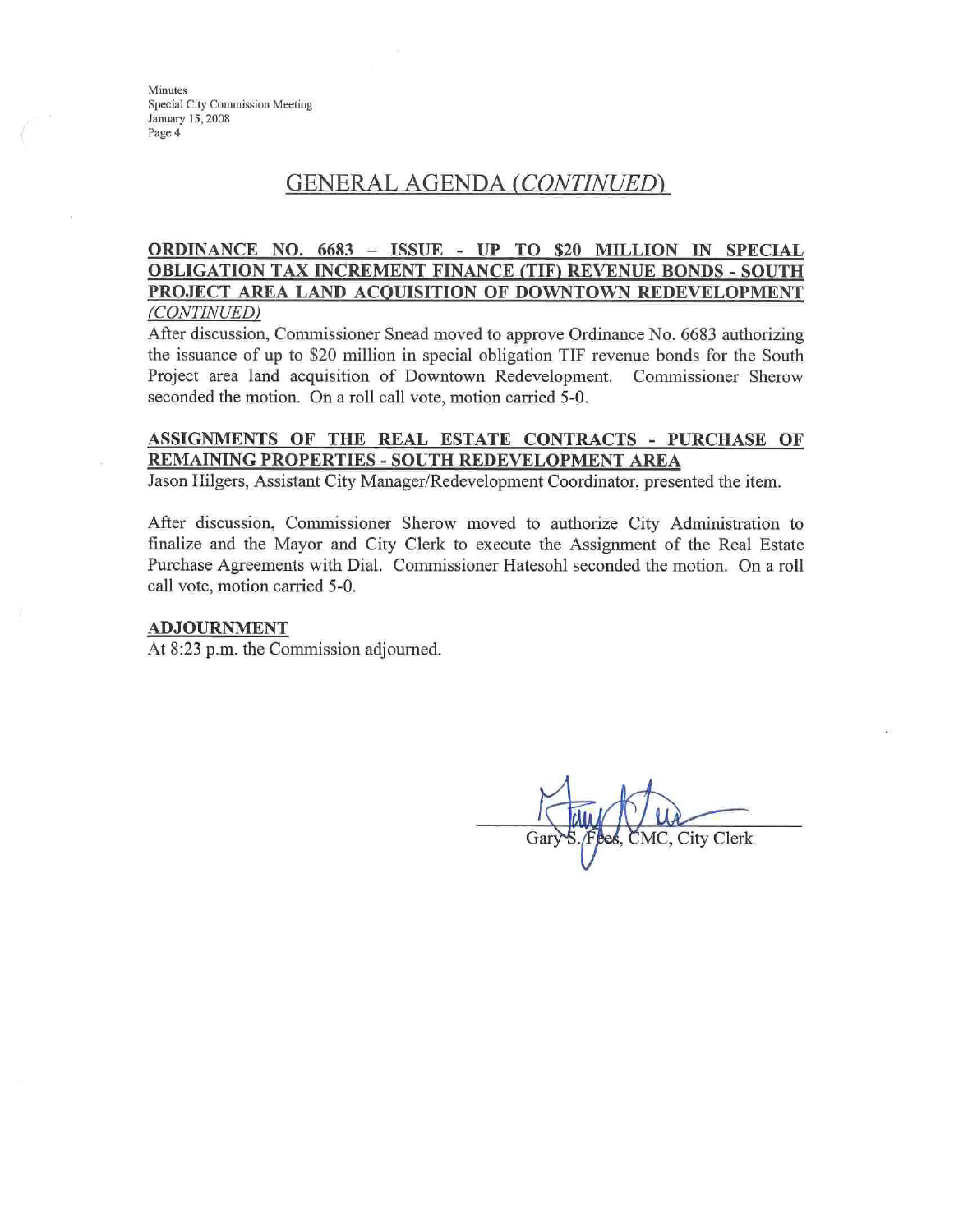*Attachment No. 1*

#### **STAFF REPORT**

#### **ON AN APPLICATION TO AMEND THE APPROVED PRELIMINARY DEVELOPMENT PLAN OF MANHATTAN MARKETPLACE UNIT TWO COMMERCIAL PLANNED UNIT DEVELOPMENT (PUD)**

# **BACKGROUND**

**APPLICANT OWNER:** Dial-Manhattan Shops, LLC.

**ADDRESS:** 11506 Nicholas St. #200, Omaha, NE 68154-4421.

**OWNER:** Dial-Manhattan LLC.

**LOCATION:** Generally north of Osage Street, west of Tuttle Creek Boulevard, south of Moro Street and east of N.  $4<sup>th</sup>$  Street.

*(Note: Properties located at 312 Fremont Street and 318 Fremont Street are bounded by the PUD. 312 Fremont Street is zoned C-5 District. The current occupant is a plumbing business. The use at 318 Fremont Street is an apartment building, which is currently zoned R-3 District.)*

**AREA:** Amendment site: Approximately 13.59 acres. Total area for the approved Manhattan Marketplace Unit Two PUD: 21.8 acres.

**DATE OF PUBLIC NOTICE PUBLICATION:** Monday, November 13, 2007

**DATE OF PUBLIC HEARING: PLANNING BOARD:** Monday, December 3, 2007 **CITY COMMISSION:** Tuesday, December 18, 2007

## **EXISTING PUD:**

Manhattan Marketplace, Unit Two, a Commercial Planned Unit Development and Ordinance No. 6544, dated June 6, 2006 (*attached*).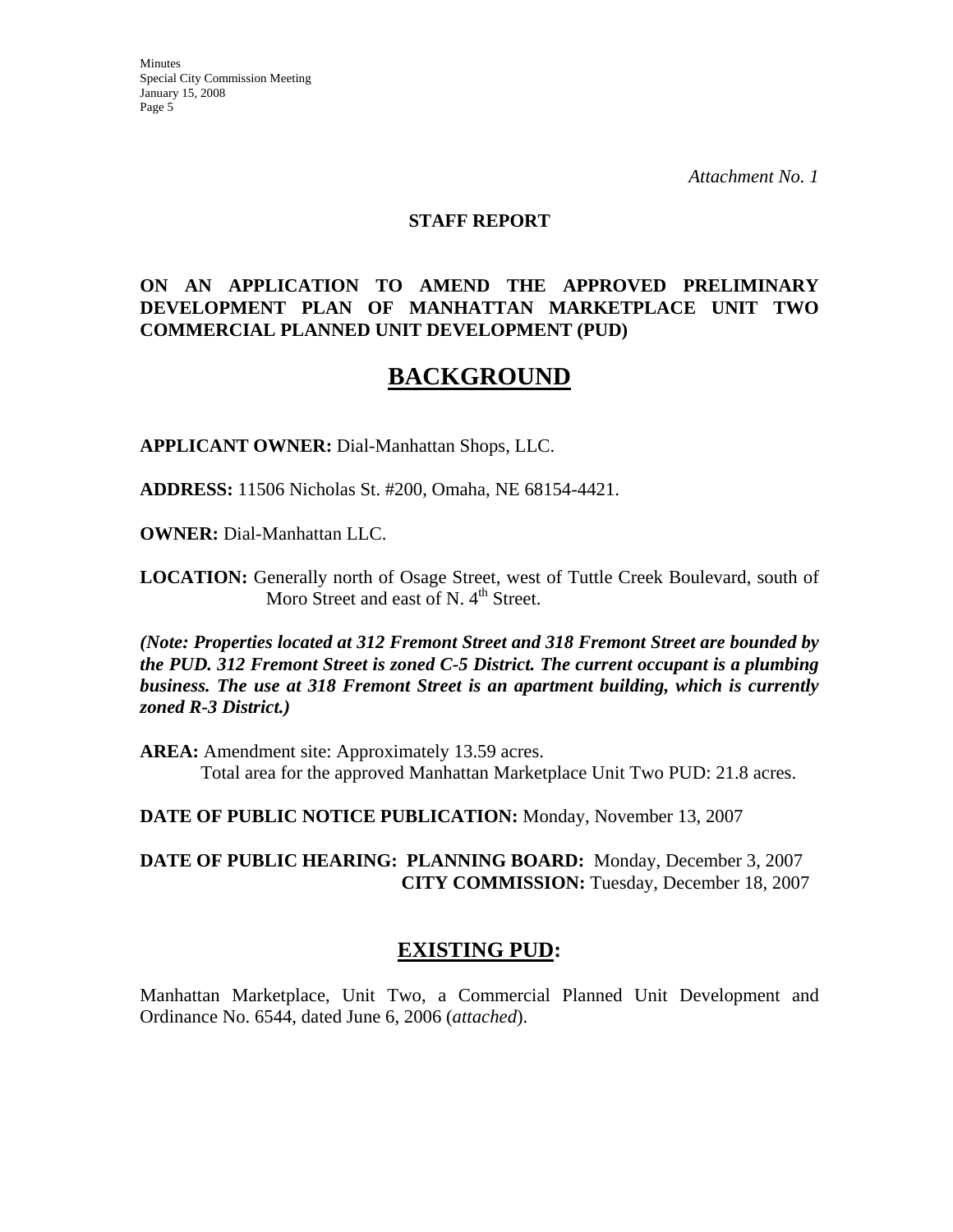**Minutes** Special City Commission Meeting January 15, 2008 Page 6

A short description of the approved PUD is listed below with a "\*\*" denoting those parts of the approved PUD affected by the proposed Amendment. Proposed modifications are described beginning on page 3.

#### **Permitted Uses.**

The permitted uses include all the permitted and conditional uses of the C-4, Central Business District.

#### **Proposed Buildings, Structures, and Phasing.**

The site is within the North Project Area of the Downtown Redevelopment Plan and identified as the Tuttle Creek District in the Design Guidelines for Downtown Redevelopment. The proposed development consists of commercial, residential, and mixed-use commercial/residential buildings. A public plaza is proposed on Lot 15. There is an existing stone residential structure on Lot 11, which will remain. All other proposed development is new construction. For the purposes of review, floor area is considered equal to lot coverage.

\*\* A total of 207, one and two bedroom dwelling units are proposed in several buildings throughout the PUD.

\*\* Lot 6: One and two-story commercial Buildings K, J, I and O. Lot coverage is approximately  $62,700$  square feet. Building K is also proposed to have ten  $(10)$  second floor residential dwelling units. Building Height: 24-39 feet.

\*\* Lot 7: One-story commercial Buildings G and H. Lot coverage is approximately 22,233 square feet. Building Height: 22-30 feet.

\*\* Lot 8: One-story commercial Building F. Lot coverage is approximately 68,500 square feet. Building Height: 35 feet. (*Note: Lot coverage was noted at approximately 73,000 square feet in area on the approved PUD due to the addition of an outdoor service area*).

\*\* Lot 9: One-story commercial Buildings L, M and N. Lot coverage is approximately 17,295 square feet. Building Height: 22-28 feet.

\*\* Lot 10: Two-story residential Buildings T and U with fourteen (14) *(mislabeled 16 on plan sheet)* total dwelling units. Building Height: 25-26 feet.

\*\* Lot 11: Existing residential structure (Strasser House). Lot coverage is approximately 1,582 square feet and may be used by the applicant as a real estate office or some other permitted use. Height: estimated 25 feet.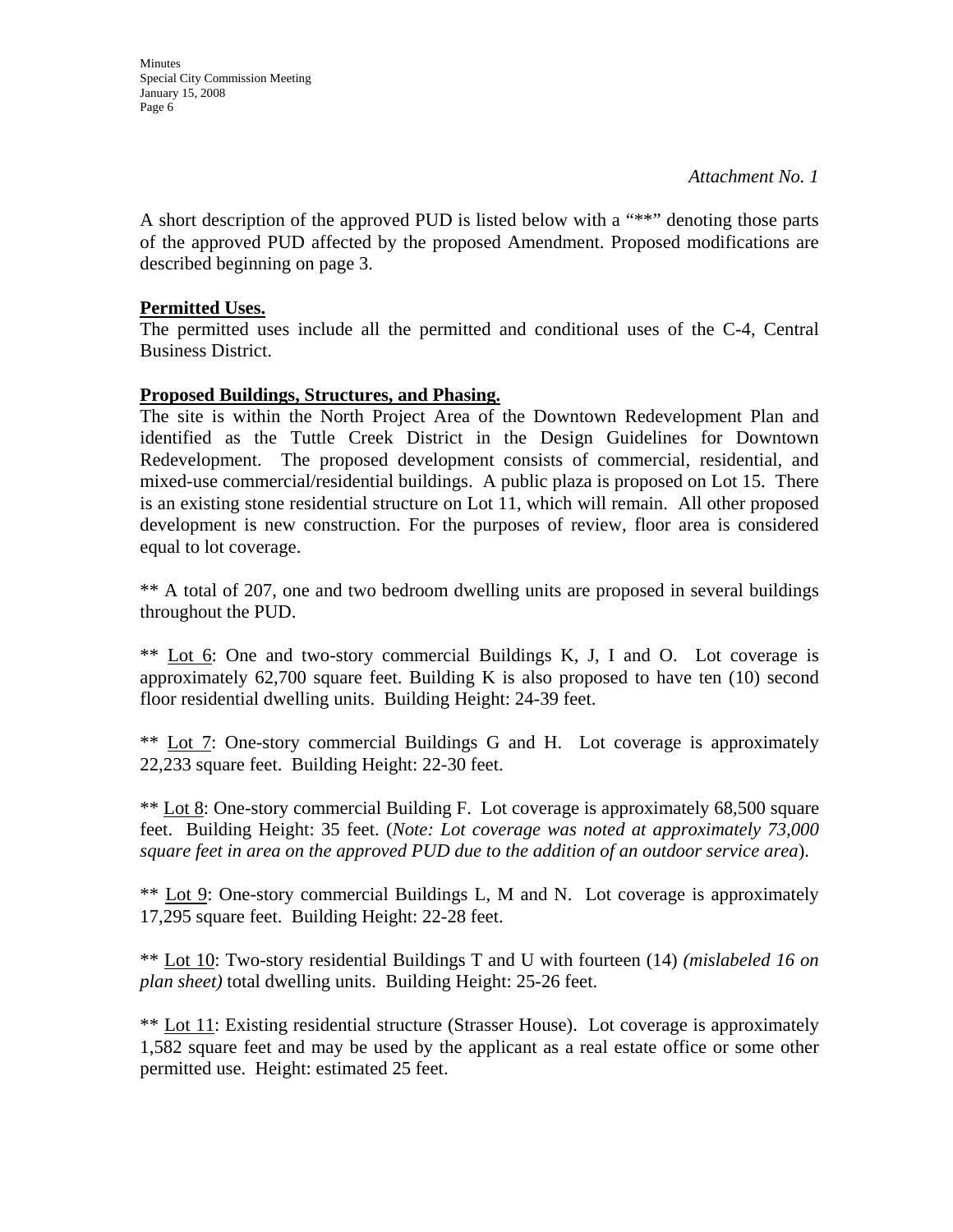\*\* Lot 12: Two-story residential Building S with twelve 12 dwelling units. Building Height: 27 feet.

Lot 13: Two-story residential Building R with twenty (20) residential dwelling units. Building Height: 26-25 feet

Lot14: Three-story commercial/residential Building Q approximately 11,000 gross square feet of commercial floor area square on the first floor, and twenty-two (22) residential apartments, 11 units per floor, on floors 2 and 3. Building Height: 46 feet.

Lot 15: Four-story mixed use commercial/residential Building P with a parking garage, consisting of approximately 14,800 gross square feet of commercial space with restaurant on the first floor; 129 residential apartments, 43 units per floor, on floors 2-4; and a parking garage with approximately 270 parking spaces. Building Height: 57-66 feet

Lot 16: One-story commercial Building E. Lot coverage is approximately 7,429 square feet. Building Height: 24-28 feet.

# **DESCRIPTION OF PROPOSED AMENDMENT:**

Whenever there are substantial modifications to an approved Preliminary Development Plan the Manhattan Zoning Regulations require an Amendment of the PUD (*attachment*). Proposed modifications to the PUD include, but are not limited to: changes to the approved site plans, architectural and floor plans, exterior building materials, landscape and screening plans, and signage plans; provision for outdoor seasonal sales; and the removal of one (1) building. (*Note: As a part of the Amendment, buildings and lots have been re-labeled*.) A Final Development Plan and Final Plat will need to be submitted at a later date, prior to construction of buildings.

## **Construction Phasing**

Commercial construction on Lots 1-4, Travel Easements and streets are scheduled to commence in 2008 with opening dates in the Fall of 2008. No improvements to the Strasser House on Lot 5 are noted. Residential construction on Lots 6 and 7 are scheduled to commence in 2008.

#### **Design Guidelines for Downtown Redevelopment**

The Design Guidelines for Downtown Redevelopment sets out policy, intent, and conditions; site guidelines; building guidelines; supplemental guidelines for large format retail design and small scale residential guidelines; and, checklists for site and building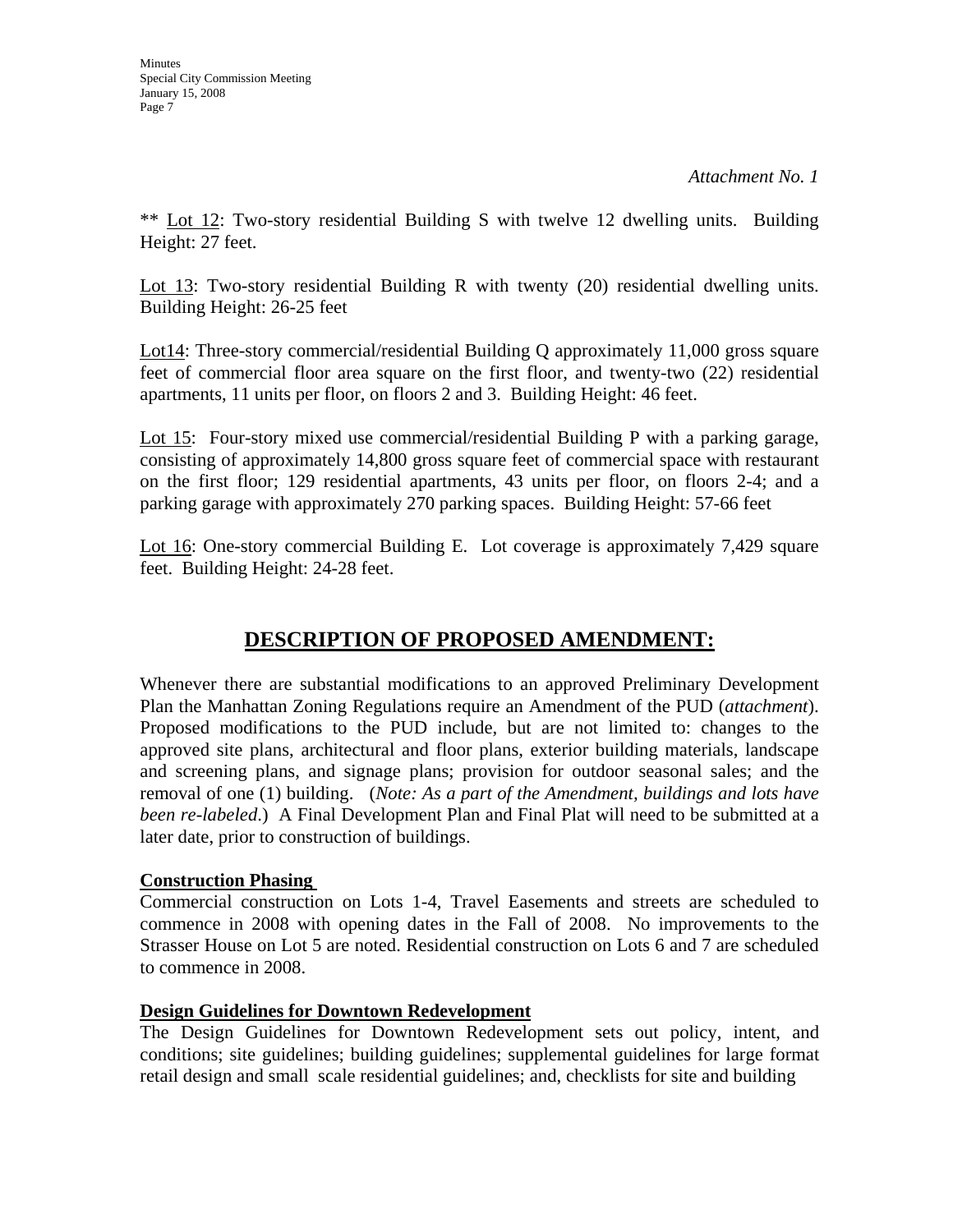*Attachment No. 1*

guidelines. While the Guidelines are not regulations, they were incorporated as a part of the Development Agreement between the City and Dial. The Guidelines are for developers, architects, owners and decision makers for reviewing and evaluating proposals and design quality. Exceptions to the Guidelines may be considered if the overall intent of the Guidelines has been met. In addition, large format buildings, those with footprints greater than 10,000 square feet in area, such as iconic, corporate or standard building design, will be allowed, only if the purposes, intent and conditions of the Guidelines are met. General purpose and intent statements consists of:

- Promote a civic and functional relationship between the public streetscape and adjacent private development.
- Increase the economic and cultural vitality of Downtown Manhattan.
- Create an environment conducive to pedestrian circulation.

### **Amendment Description, Modifications and Design Guidelines include:**

Note: In addition to the changes described below, the Amendment will eliminate 12 residential dwelling units from the approved 207 total residential dwelling units. The amendment proposes a total of 195 residential dwelling units.

**Proposed Lot 1.:** Description: One story proposed commercial Buildings K (**Office Max**), J, and M with building heights from 26-32 feet. Lot coverage is approximately 33,704 square feet. *(Note: The approved PUD consists of Buildings K and J, which have been re-configured to consist of K, J, and M.)* 

Modification: The approved floor plan for Building K shows 10 residential apartment units on the second floor of the building. It is City Administration's understanding that the proposed tenant does not desire to have a residential use above the business. The amended floor plan eliminates the 10 residential dwelling units.

Design Guidelines: Design Guidelines are met with two exceptions: (1) The sidewalk along the south side of Building K is 5 feet in width at certain points due to pilaster and tree conflicts; and, (2) Building K appears to have an entrance on the Osage Street corner frontage (south elevation), but does not. The business entrance is off  $3<sup>rd</sup>$  Place. Because the building is sited on an important intersection, it may be appropriate to have an entrance on the Osage Street corner of the building. Note: The sidewalk along the south side of Building K is associated with the City's Osage Corridor street project. The City will coordinate with the developer to modify the design to provide wider walk able space along this sidewalk. One option could include moving the tree wells so they don't line up directly with the adjacent building pilasters.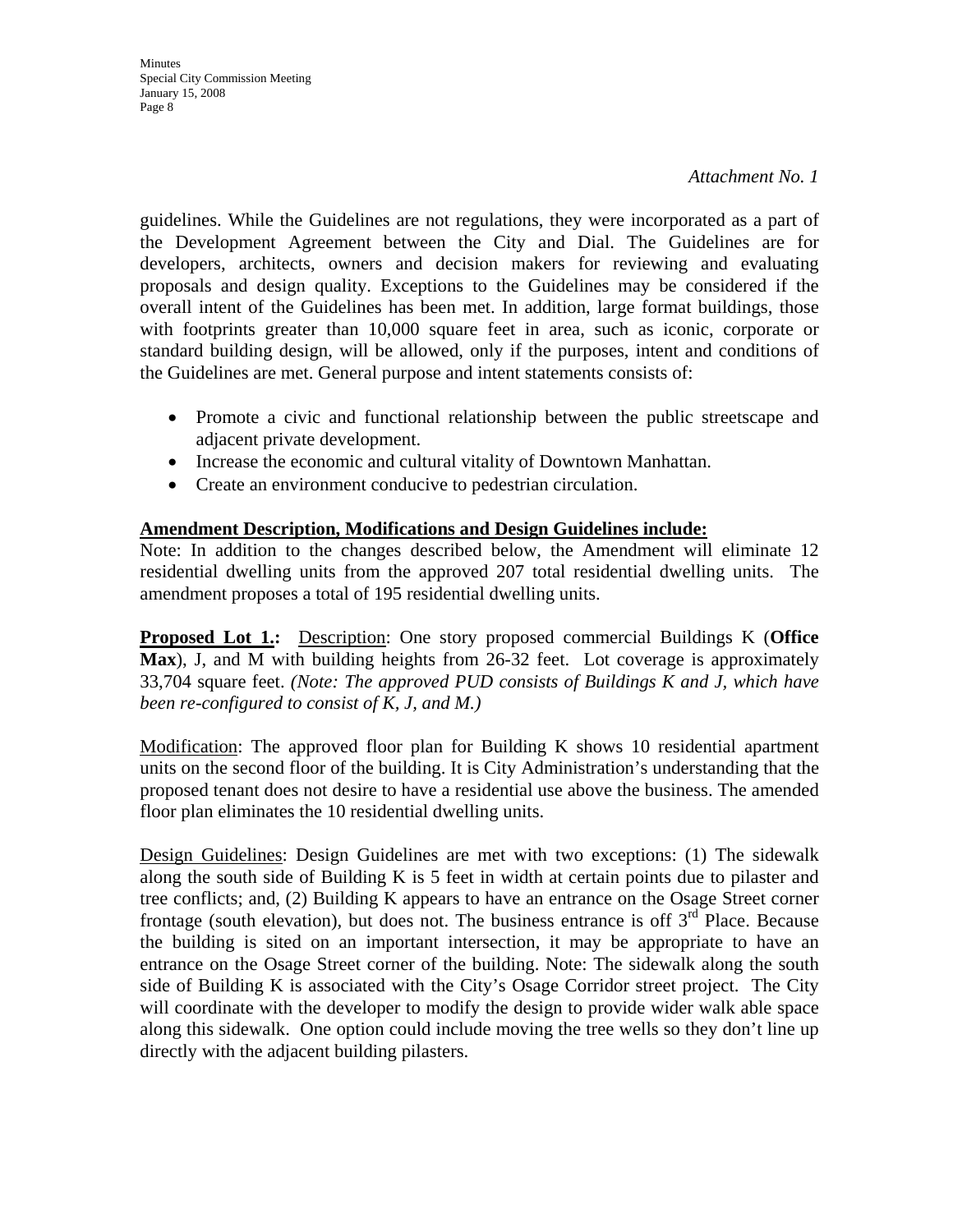*Attachment No. 1*

**Proposed Lot 2:** Description: one-story commercial Buildings I (**Bed, Bath and Beyond**) and O with building heights range from 25-34 feet. Lot coverage is approximately 30,134 square feet.

Modification: Allow a 400 square foot wall sign on the  $3<sup>rd</sup>$  Place façade on Building I for Bed, Bath and Beyond. The approved sign is 200 square feet in area. The Design Guidelines indicate that signs must conform to the Manhattan Zoning Regulations. The applicable zoning district to determine conformance is the C-4, Central Business District. Gross surface area for wall signs are based on "the total gross surface area of all signs shall not exceed fifteen (15) times the square root of the street frontage on which the business has frontage, but in no case more than twenty (20) percent of the first floor of the facade of the building."

For comparison, Best Buy's wall sign was allowed at 350 square feet in area, or 144 square feet in area greater than the C-4 District requirement. If a comparable linear frontage to sign area ratio is applied to the Bed, Bath and Beyond sign, as applied to the Best Buy sign (350 square feet of sign/187.7 linear feet of building frontage=1.9), then the same ratio applied to Building I would be equivalent to a 220 square foot sign. C-4 District sign regulations applied to Building I would permit a sign 158 square feet in area. An increase to 220 square feet is reasonable and appropriate in scale to the building.

Design Guidelines: Design Guidelines are met, except for the wall sign.

**Proposed Lot 3:** Description: One-story commercial Building F (**Petco**) with building height up to 33 feet. Lot coverage is approximately 16,824 square feet.

Modifications: No substantial modifications.

Design Guidelines: Design Guidelines are met, except the north façade of the building does not have articulating features. However, the north façade is intended to be an interior wall when the intervening space is filled by an expansion of Hy-Vee. Given the future intent to fill the space, it is unreasonable to require the façade to provide articulating features.

**Proposed Lot 4:** Description: two-story commercial Building H (**Hy-Vee**). Building height is 25 feet. Façade height at the main entrance height is 36 feet.

The store is a 24 hour operation. The bulk of all deliveries take place on Monday and Friday with the potential for 40% to 60% of deliveries on Monday and Friday. Weekly deliveries consist of between 40 and 55 full size semi truck deliveries, which can be expected based on the size of the store and 45 to 65 route delivery trucks. The bulk of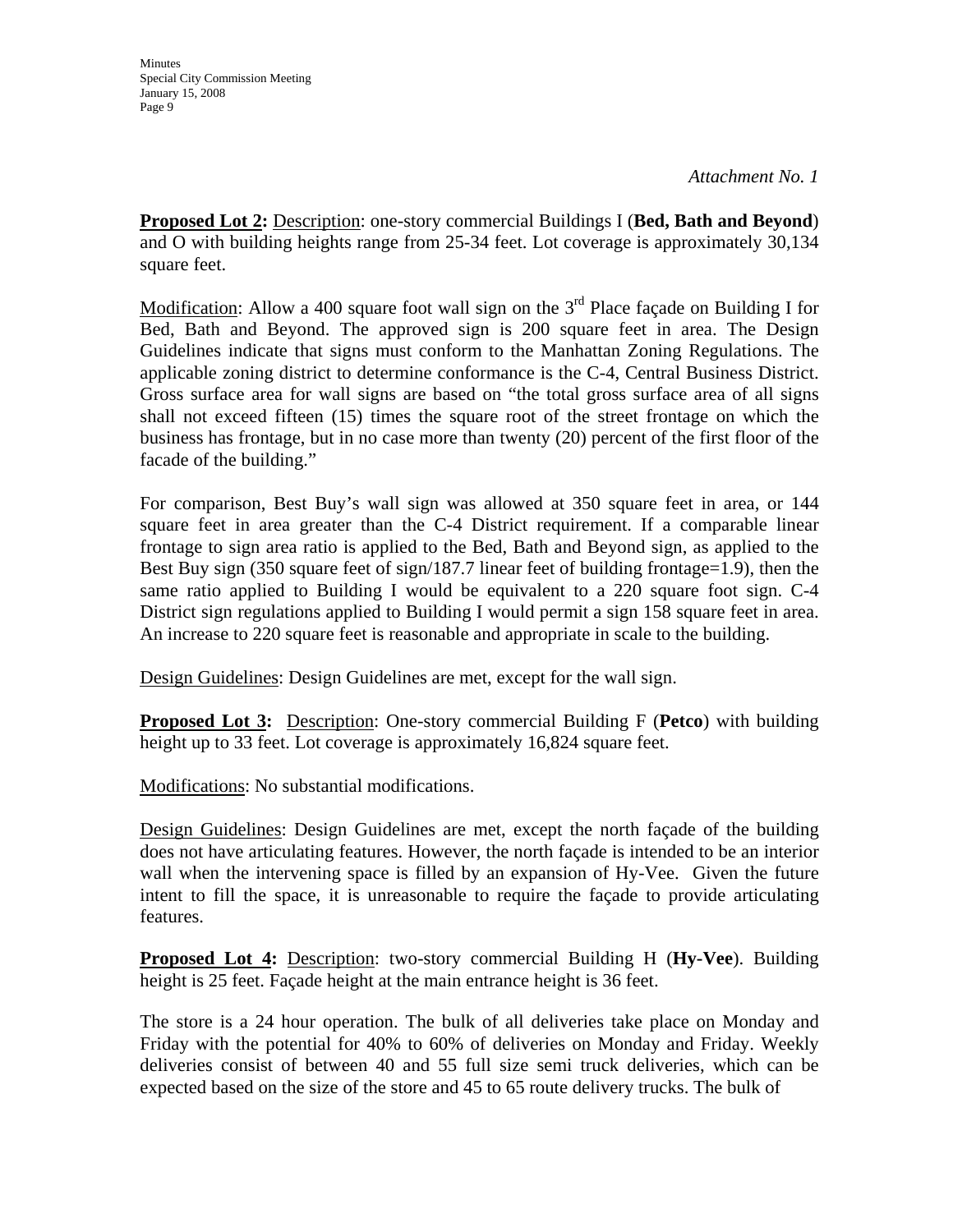*Attachment No. 1*

deliveries are between 6 AM and 5 PM with limited deliveries outside those hours. The primary use of the store is grocery sales. In addition, Hy-Vee departments may consist of a bank, pharmacy with drive-up window, coffee shop, dry cleaning, Starbucks, Postal substation, health quick care, and eating area with 170 seats. The site plan shows an outdoor seating area in front of the dining area at the northeast corner of the building.

An approximate 19,760 square foot area in the off-street parking lot, generally along the Tuttle Creek Boulevard frontage, will be for seasonal storage and sales of lawn, garden and landscaping items and outdoor furniture, which may be enclosed with temporary fencing or an equivalent barrier *(see photos)*. Seasonal sales and storage is generally from March  $1<sup>st</sup>$  to September  $15<sup>th</sup>$ , or the planting and growing season. In addition, the outdoor area may be used for car shows, youth carnivals or similar activities. Outdoor storage is also proposed on apportion of the front sidewalk of the grocery store for seasonal sales such as pumpkins or Christmas Trees.

Hy-Vee notes that the 15,737 square foot future expansion area (proposed Building G) may also be used for lawn and garden products.

Modification: Lot coverage is approximately 78,113 square feet and includes an additional 15,737 square feet of expansion space to the south of the store scheduled to be occupied by Hy-Vee. The future expansion would fill the intervening space between the Petco building and Hy-Vee. The expansion space is proposed to be fenced with a 5.5 foot tall wrought iron fence with gate. Proposed Building H is approximately 40 feet greater in depth from east to west than the previously approved building (Building F) for this location. The change in lot coverage between approved Building F and proposed Building H is an approximate 12% increase.

If Hy-Vee expands to include Building G, total lot coverage is 93,850 square feet. Lot coverage for approved Buildings H and F is approximately 75,531 square feet in area. This is equivalent to a lot coverage increase of approximately 20%, with the majority due to the increase in the size of previously approved Building H from approximately 7,031 square feet, to 15,737 square feet in area.

Modification: A proposed drive-thru pharmacy and grocery pick-up is generally located at the southeast corner of the proposed building. Entry and exit driving lanes are consistent with the south flow of traffic along  $3<sup>rd</sup>$  Place. Drive-in establishments are a permitted use in the PUD.

Modification: Building M is deleted from Lot 9 and replaced as off-street parking lot, also shown as the outdoor seasonal storage for Hy-Vee.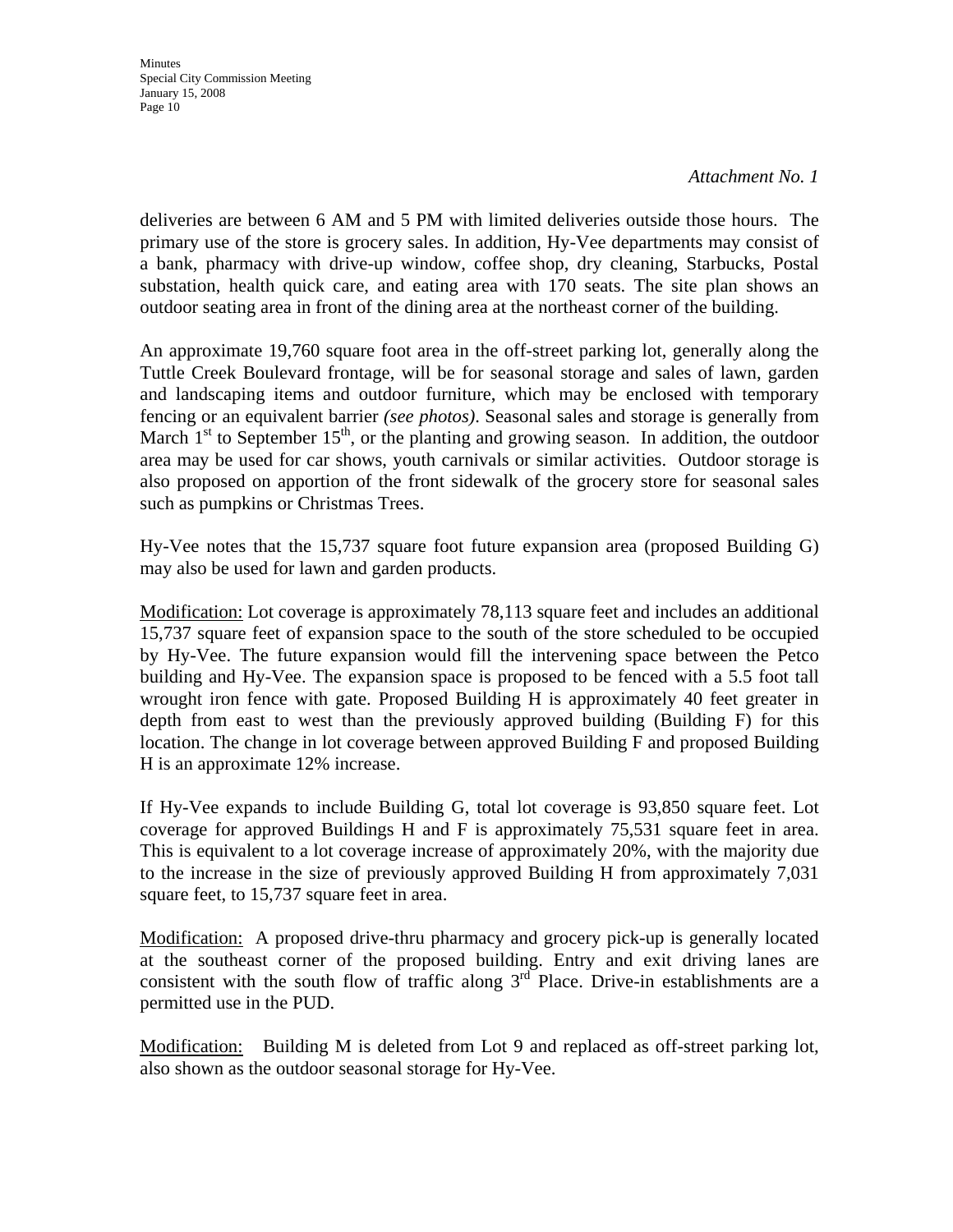#### *Attachment No. 1*

Modification: An approximate 19,760 square foot area is proposed in the off-street parking lot generally along the Tuttle Creek Boulevard frontage for seasonal sales and storage of lawn, garden and landscaping items and outdoor furniture. Seasonal outdoor sales and storage is proposed to be generally from March  $1<sup>st</sup>$  to September  $15<sup>th</sup>$ , or the planting and growing season. In addition, the outdoor area may be used for car shows, youth carnivals or similar activities. Outdoor sales/storage is also proposed on the front sidewalk of the grocery store for seasonal sales such as pumpkins or Christmas Trees. Hy-Vee notes that the 15,737 square foot expansion area may also be used for lawn and garden products.

Design Guidelines Building materials consist of pre-cast concrete is proposed on the north (Moro Street frontage), south, and east (rear) elevations of the building and a small segment on the west elevation  $3<sup>rd</sup>$  Place). Pre-cast is a material prohibited by the Design Guidelines. EIFS is not permitted to exceed 20% of a street façade. EFIS is proposed on the north and east facades of approximately 29% of each façade.

Design Guidelines: Building H proposes wall signs of varying size for independent businesses located in the grocery store, except for the "Food" sign, which duplicates the "Hy-Vee" sign. The main Hy-Vee wall sign is proposed at 7 feet in height and 31.5 feet in length, or 221 square feet in area, which conforms to the C-4 District. Other wall signs conform, except that signage should be limited to one sign per business.

Design Guidelines: Drive-thru pharmacy, pedestrian sidewalk, curbing and landscaping along the 3<sup>rd</sup> Place (east elevation) of the Hy-Vee store do not meet Design Guidelines or the approved PUD. The south curb cut exceeds the minimum 30 foot driveway width, which is 35 feet on the south entry, but 25 feet at the north exit. The drive-thru lanes are a break in the continuity of the pedestrian sidewalk and street wall. This interrupts the pedestrian streetscape provided with the approved PUD and required by the Design Guidelines. However, the sidewalk proposed along the building frontage keeps pedestrians off driveway curb cuts and maintains a 10 foot wide pedestrian walkway.

Design Guidelines: The sidewalk in front of Hy-Vee is landscaped at approximately 8.4% to 10% versus a minimum 15% and should be increased to the minimum. The Design Guidelines would require nine (9) trees to be provided, based on the 310 foot length of the façade, while 8 are shown. However to maintain symmetry and to protect the vision triangle at the northeast corner of Hy-Vee, 8 trees, with 4 on either side of the entrance is a reasonable balance. (Note: the north side of Hy-Vee along Moro Street, as well as the north side of Moro Street, will be a City design project.)

Design Guidelines: Some architectural elements of the building do not meet the Design Guidelines with respect to building facades, proportion and scale and building materials (*see attached letter from Bowman Bowman Novick dated September 24, 2007, No's 6, 7 and 8*).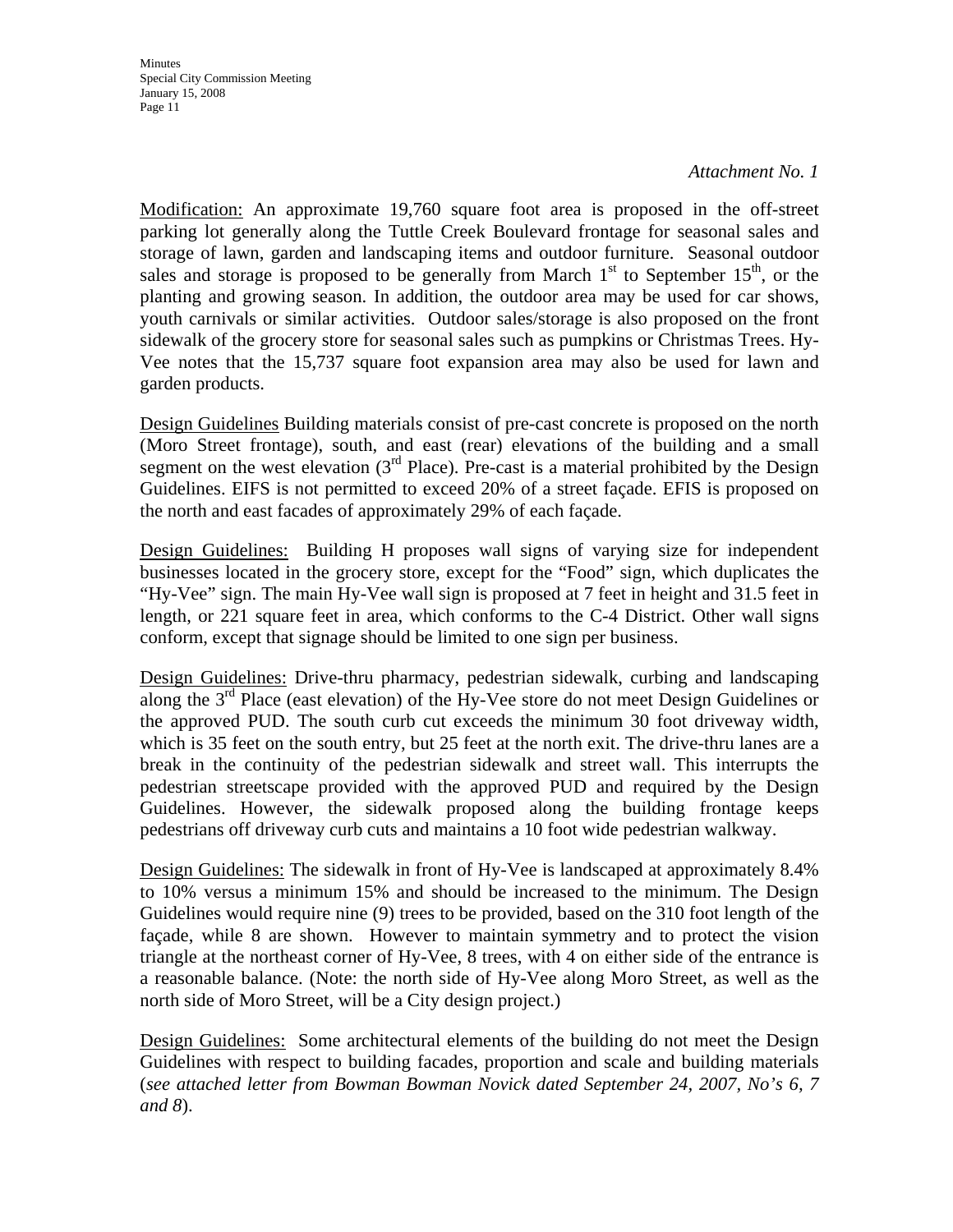*Attachment No. 1*

**Proposed Lot 5:** Description: Two (2) approved residential buildings, which were architecturally the same as Building S. The approved two (2) buildings consisted of 14 dwelling units and 22 bedrooms. Lot area is approximately 22, 238 square feet and lot depth is approximately 85 feet east to west. Fourteen (14) off-street parking spaces between the two buildings are deleted as a part of the amendment.

Modification: The modified lot is approximately 8,973 square feet in area and 38 feet in depth east to west, which is reduced in part by the southern portion of the approved lot being added to proposed Lot 6 for the Strasser House and in part by the increased east to west depth of the Hy-Vee building. Three (3) proposed residential buildings will replace the previous two (2) buildings. Proposed Building type T is a flat roofed, approximate 19 foot tall building, measured from street grade, one and half story above grade and half story below grade, brick residential structure with two, one-bedroom, dwelling units above and two, one-bedroom, units below grade. A total of 12 dwelling units and 12 bedrooms are proposed. Above grade units have decks along N.  $4<sup>th</sup>$  Street and below grade units have patio areas, which will be screened by masonry walls from the Hy-Vee service areas. There are no wall openings along the east side of the building. At least 16 on street parking spaces to the immediate west of proposed Lot 5 are available along N.  $4<sup>th</sup>$ Street to serve the occupants. The proposed Buildings T conform to the Design Guidelines.

**Proposed Lot 6:** The Strasser House is located on Lot 6, which is increased in lot area from approximately 4,795 square feet to approximately 6,055 square feet in area. The east setback of the building to the proposed screening wall is reduced from approximately 10 feet to 4 feet. A "green screen" trellis will be on the Strasser House side of the 8 foot tall masonry screening wall. The applicant's consultant and the City's Code Services Department researched the need for protection of wall openings in the east wall of the Strasser House and code requirements are met.

**Proposed Lot 7:** Two-story residential Building S with 12 dwelling units and 20 bedrooms. No changes to the approved architecture or floor plans are proposed. Building height is 27 feet and is the same residential building approved with the PUD. Off-street parking is reduced from 24 parking spaces to 19 spaces.

#### **PROPOSED SIGNS**

**Type Dimensions Lighting**

Wall signs Vary per business Internal Illumination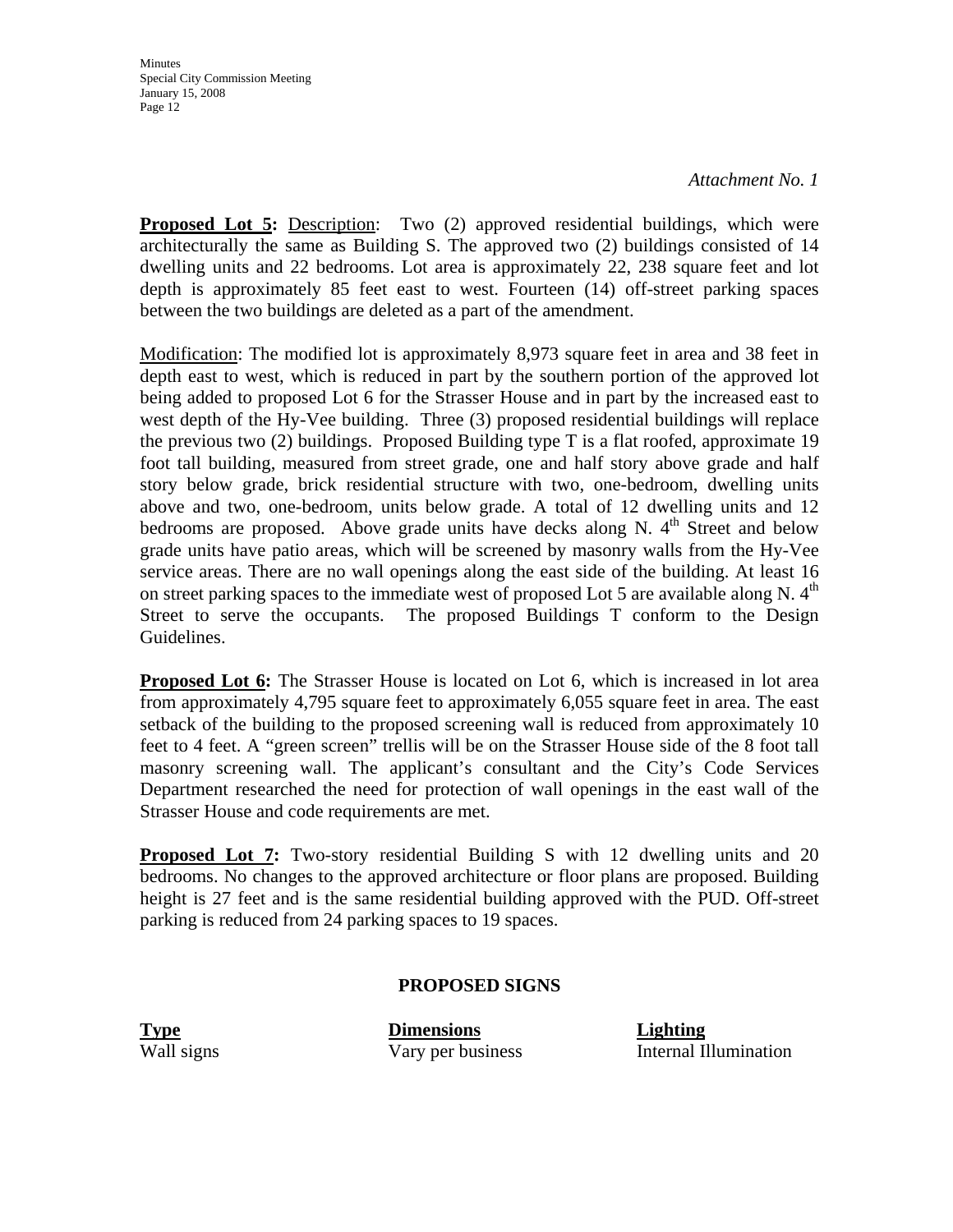Wall signs are internally lit and well scaled to the building facades, except as noted above under the description of the substantial modifications. The seasonal outdoor garden sales area might have temporary signage on the tents/awnings *(see photos)*.

Signs generally follow the C-4, Central Business District sign requirements; however, the wall sign on Building I (Bed Bath and Beyond) exceeds the approved 200 square feet in area and is proposed at 400 square feet in area; and the additional wall sign on Building H (Food sign) duplicates the intent of another sign (Hy-Vee).

**PROPOSED LIGHTING:** Light poles will be 27 feet in height in the parking lots and 14 feet in height along pedestrian store front walkways, both of which are consistent with the approved PUD. Light fixtures will be provided on individual buildings according to architectural plans and not cast direct light on streets or adjacent property. Specific building light fixture signs will need to be provided with the Final Development Plan. The written application documents indicate that lighting fixtures along the rear of the commercial buildings will be a full cut-off shielded design.

# **MATTERS TO BE CONSIDERED WHEN AMENDING A PLANNED UNIT DEVELOPMENT**

**1. WHETHER THE PROPOSED AMENDMENT IS CONSISTENT WITH THE INTENT AND PURPOSE OF THE APPROVED PUD, AND WILL PROMOTE THE EFFICIENT DEVELOPMENT AND PRESERVATION OF THE ENTIRE PUD:** The applicant indicates the revised application represents, "The many changes, updates and revisions to this submittal have been made to carry out the spirit, intent and purpose of the conceptual Master Plan, Design Guidelines and Preliminary PUD which has been created for this district. Specifically, the design and scale of all of the residential units provided on  $4<sup>th</sup>$  Street, combined with the preservation of the Strasser House along a tree-lined street, not only buffers but enhances the neighborhood." In addition, architectural and pedestrian elements provide for an extension of the downtown area.

The general intent of the PUD is to provide for a pedestrian oriented mixed use retail and residential environment as an extension of Downtown. The pedestrian environment is a key element of the Design Guidelines. Proposed architectural and site modifications that do not meet the Design Guidelines could be revised to ensure that the intent of the approved PUD is met, if the recommended conditions of approval are required. Any conditions of approval will be made a part of an amending ordinance and would have to be reflected on Final Development Plan submittals.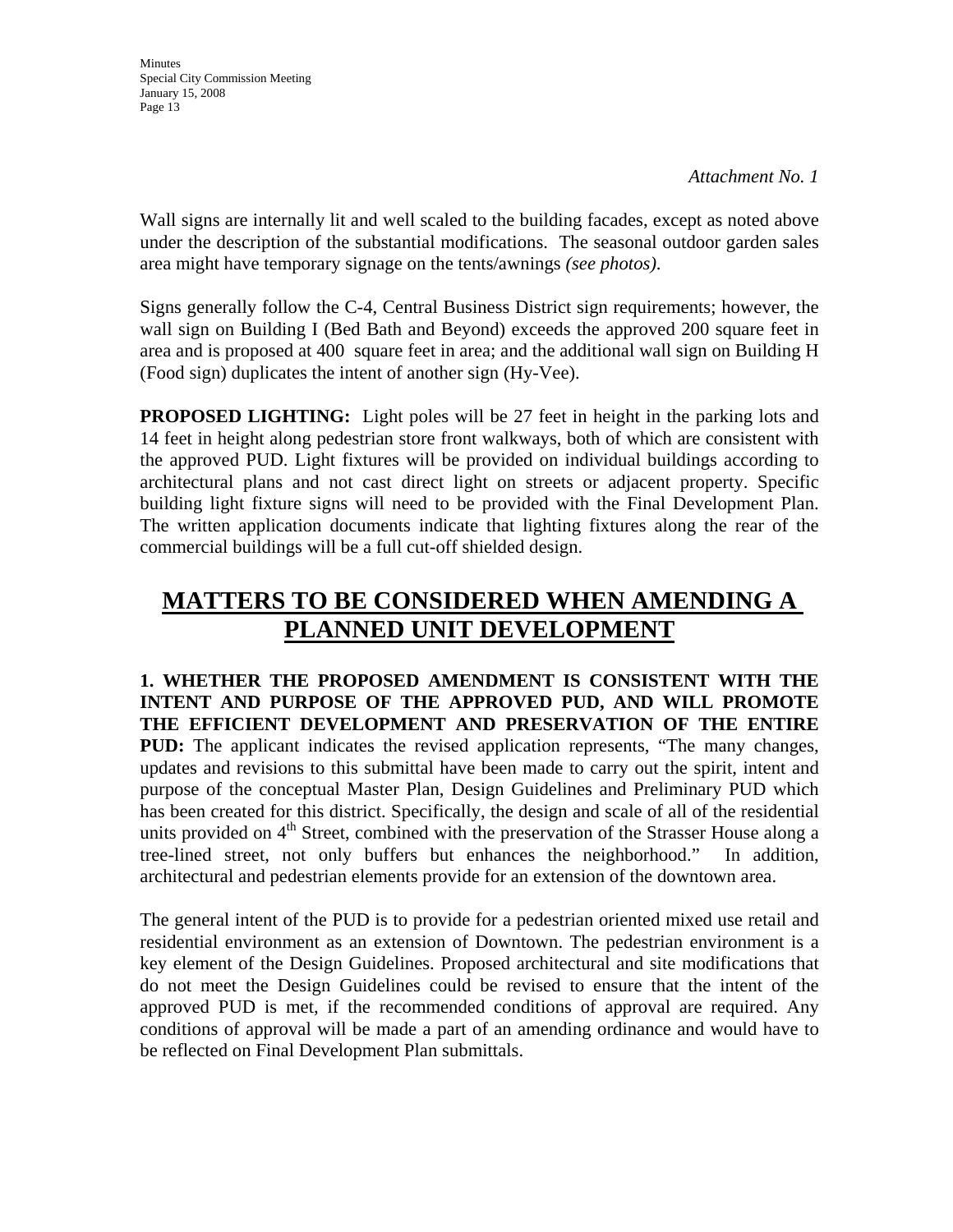*Attachment No. 1*

**2. WHETHER THE PROPOSED AMENDMENT IS MADE NECESSARY BECAUSE OF CHANGED OR CHANGING CONDITIONS IN OR AROUND THE PUD, AND THE NATURE OF SUCH CONDITIONS:** The applicant states that, "The proposed amendment is made necessary because of the city and Dial's desire to further the revitalization of the downtown area. The challenge has been to transform this property from a variety of dilapidated businesses and aging housing into an active and vital mixture of new residential and retail services yet preserving a good transition and buffer to the surrounding neighborhood. Specifically, the preservation of the Strasser house on its existing site and the addition of twelve apartment housing units along 4<sup>th</sup> Street south of Moro, provide for a better buffer transition than what was previously proposed." In addition, "The changes to the PUD were caused by the marketplace. Many retailers were contacted to see if the demographics that Manhattan provides would be suitable for their type of store. Upon further review, the tenants that are choosing to come to Manhattan are tenants that can and will be successful and sustainable for many years to come"

It is recognized that modifications may be needed to address market conditions to insure a viable development. Modifications should conform to the Design Guidelines to meet the overall intent of the approved PUD.

**3. WHETHER THE PROPOSED AMENDMENT WILL RESULT IN A RELATIVE GAIN TO THE PUBLIC HEALTH, SAFETY, CONVENIENCE OR GENERAL WELFARE, AND IS NOT GRANTED SOLELY TO CONFER A SPECIAL BENEFIT UPON ANY PERSON:** Approval of the proposed Amendment would result in a relative gain to the general public welfare by allowing the implementation of the PUD and the overall downtown redevelopment project to proceed and because of the substantial public investment in public improvements that have already been made in association with the PUD. It appears that the primary measurable change is increased truck traffic associated with the Hy-Vee grocery store. A supplemental traffic engineering analysis by the applicant's professional engineer, and review and acceptance by the City Engineer, indicate the public street system has the capacity and has been designed to handle increased truck traffic. Proposed modifications to the approved PUD are minimal. Streets and easements are otherwise designed to accommodate the downtown redevelopment project.

The proposed amendment will not be granted as a special benefit to any one person. While the proposed modifications to include the Hy-Vee may not be what the community originally anticipated, the changes are in response to market conditions in order to make the project viable and a benefit to the general public.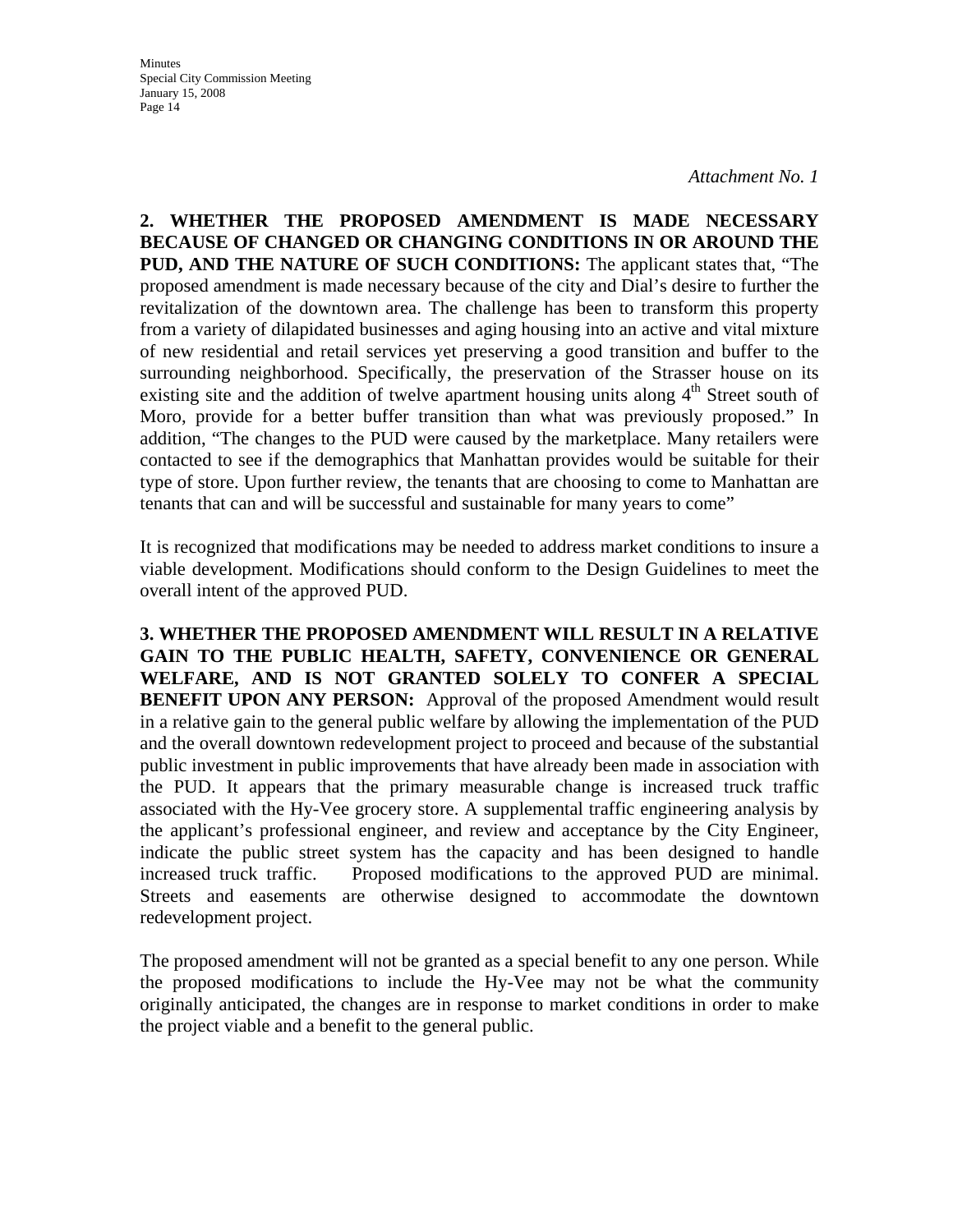# **ADDITIONAL MATTERS TO BE CONSIDERED WHEN AMENDING A PLANNED UNIT DEVELOPMENT**

**1. LANDSCAPING:** The proposed landscape plan provides for a number and variety of shade and ornamental trees, evergreen trees, shrubs, foundation plantings, parking lot landscaping, screening, and ground cover throughout the site. The landscaping plans conform to the approved PUD and requirements of the Design Guidelines, except as noted above. Landscaping and underground irrigation will be maintained by the owner.

**2. SCREENING:** Dumpsters are proposed to be screened by masonry enclosures with doors. Loading dock and trash compacter locations adjacent to the rear of Buildings F and H will be screened from residential dwellings to the west and from public streets, in combination with landscape screening and 8 foot tall masonry walls along property lines, or walls that are integrated with the building design (Buildings F, H and T).

**3. DRAINAGE:** The site is proposed to drain to the east to inlets and then to the drainage channel along the east side of Tuttle Creek Boulevard. A comprehensive drainage plan was submitted and approved with the approved PUD and there are no changes to the drainage proposal.

## **4. CIRCULATION:**

## Public Access

The proposed internal circulation plan provides for safe, convenient and efficient movement of goods, motorists, bicyclists, and pedestrians. Conflicts between motorists and pedestrians are minimized.

The site will be accessed from the surrounding street system and a right-in and right-out off Tuttle Creek Boulevard. Internal travel easements and public streets will provide access to all lots. Sidewalks are proposed throughout the site, as well as along Tuttle Creek Boulevard. Sidewalk crossings of most streets will be brick paved to emphasize pedestrian crossings.

The applicant's original traffic analyses were comprehensive for the entire North Project Area and indicated nominal impact on the surrounding transportation network as a result of the proposed development. The analysis was previously accepted by the City Engineer with the rezoning to PUD.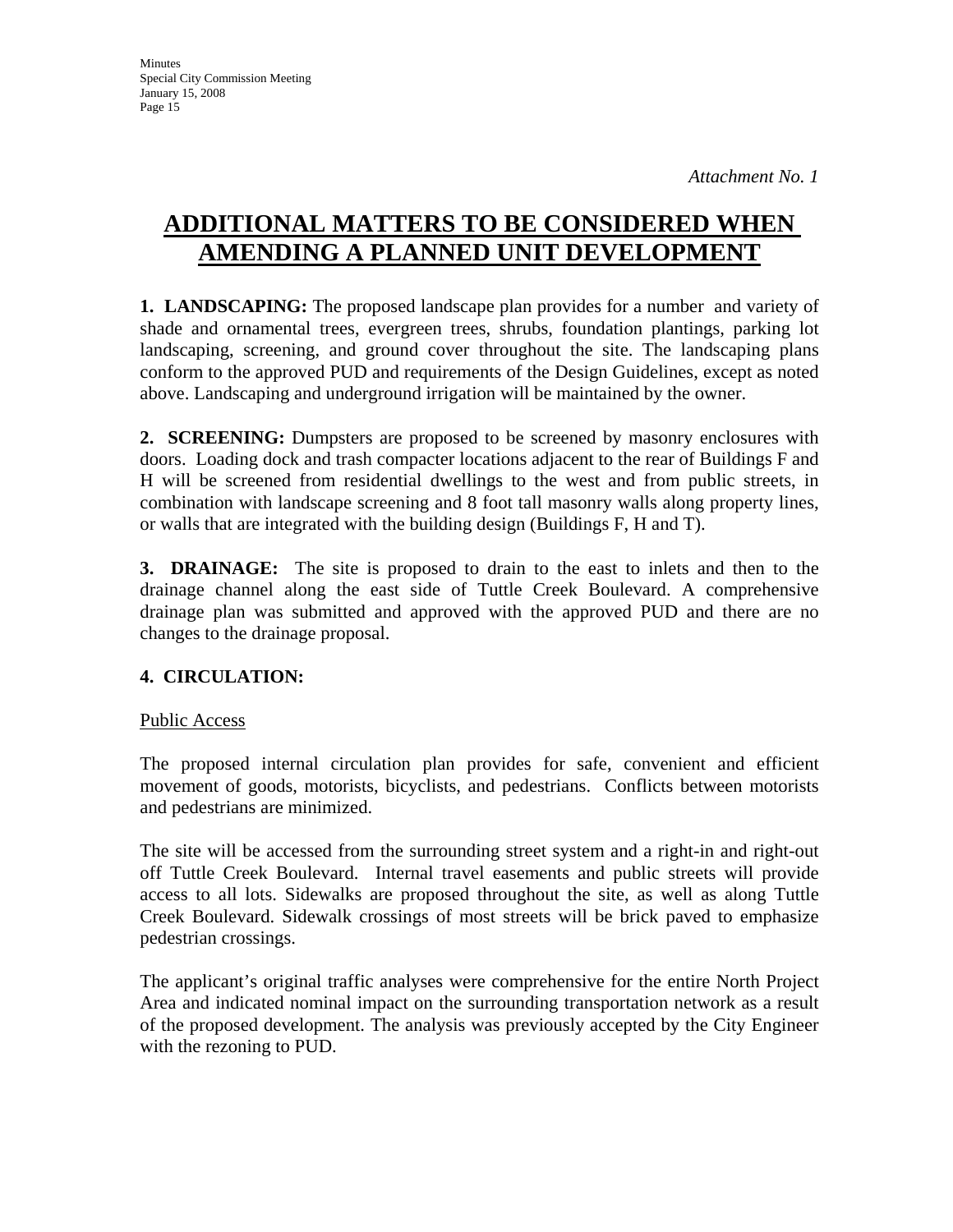*Attachment No. 1*

The applicant's professional engineer has submitted a supplemental traffic engineering analysis Technical Memorandum (*attached*), which describes the impact of increased truck traffic related to the proposed Hy-Vee grocery store on N.  $4<sup>th</sup>$  Street. The Memorandum's conclusion is that  $4<sup>th</sup>$  Street is designed as a collector street consistent with the Manhattan Urban Area Comprehensive Plan and Downtown Tomorrow Plan and the additional truck traffic will have minimal impact on the street.

The City Engineer (*attachment*) has reviewed the Technical Memorandum and accepts it with no exceptions.

**Off-Street Parking** 

The Manhattan Zoning Regulations do not require off-street parking in the C-4 District for any use. The number of approved parking spaces in the area of the Amendment, within the approved PUD, is 638 commercial and 38 residential, a total of 676.

Within the area of the Amendment, a total of 680 off-street parking spaces are proposed, of which 19 are associated with Lot 7, residential Building S. In addition, 81 can be expected to be used for the seasonal outdoor sales storage area by Hy-Vee. Cart corrals are proposed in the parking lot and have been set aside and do not reduce the proposed total 680 parking spaces. On- street parking along the east side of N.  $4<sup>th</sup>$  Street can be used to meet the needs for residential buildings, as well as the Strasser House.

The proposed number of parking spaces should be adequate. Without specific detailed floor plans, parking must be calculated based on gross floor area. Off-street parking demand is based on net floor area. Storage, bathrooms, mechanical rooms and similar areas that do not create parking demand are deducted from the total floor area. It is assumed that actual demand would be less than demand based on gross floor area. It should also be assumed that demand for every commercial and residential use will have to be met at the same time.

**5. OPEN SPACE/LANDSCAPED AND COMMON AREA:** Approximately 16% of the site is open space/landscaped area, which will be maintained by the applicant.

**6. CHARACTER OF THE NEIGHBORHOOD:** The site is within a commercial service/retail corridor, and bounded on the east by Tuttle Creek Boulevard, on the west by North 4th Street, on the south by the Central Business District, and the north by Bluemont Avenue and a mixture of retail and service retail uses. The area to the west of the site is characterized as a mix of low and medium density residential uses.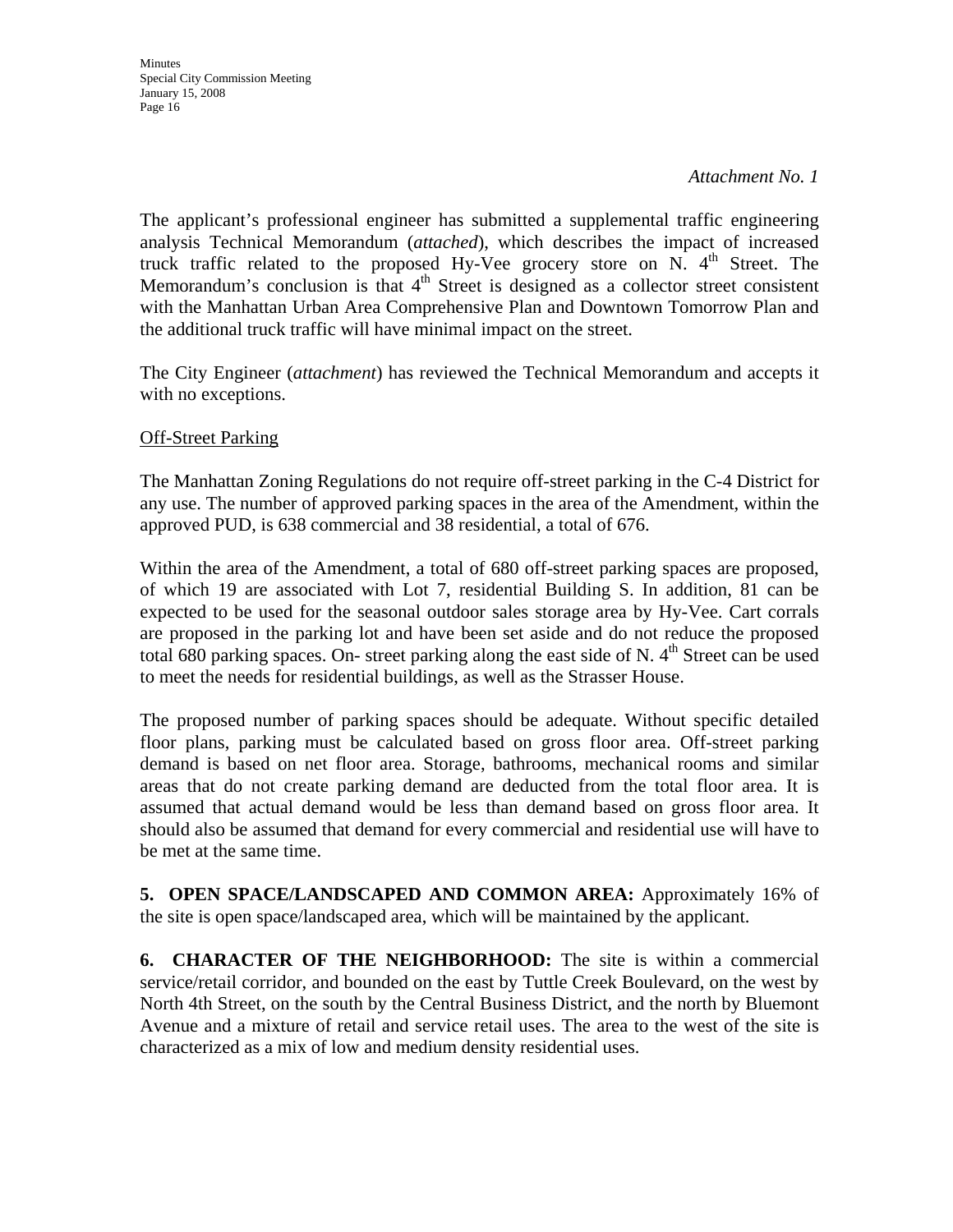## **MATTERS TO BE CONSIDERED WHEN REZONING**

**1. EXISTING USE:** Manhattan Marketplace Unit Two, a Commercial Planned Unit Development, subject to Ordinance No. 6544 (attached) approved on June 6, 2006. The site is generally vacant and being prepared for redevelopment.

**2. PHYSICAL AND ENVIRONMENTAL CHARACTERISTICS:** Generally flat. Existing structures have been demolished and the site has been graded and is vacant except for the Strasser House and two existing properties on Fremont Street, which are not within the PUD. Existing drainage is to the east to the ditch along the west side of Tuttle Creek Boulevard. The site is located in a 500 Year Flood Plain and is not subject to flood plain development regulations or requirements.

### **3. SURROUNDING LAND USE AND ZONING:**

**(a.) NORTH:** Bluemont Avenue, commercial retail and service uses; C-5 District and Wal-greens PUD

**(b.) SOUTH:** Leavenworth Street, Manhattan Town Center; C-4 District.

**(c.) EAST:** Tuttle Creek Boulevard, commercial/retail uses: C-5 District and PUD.

**(d.) WEST:** N. 4<sup>th</sup> Street, single-family, two-family, multiple-family residential uses, community facilities (Senior Center); R-M, Four Family Residential District and R-2 District with TNO, Traditional Neighborhood Overlay District and C-4 District.

**4. GENERAL NEIGHBORHOOD CHARACTER:** See Number 6 above.

**5. SUITABILITY OF SITE FOR USES UNDER CURRENT ZONING:** The existing site is suitable for the Permitted Uses approved with the PUD.

**6. COMPATIBILITY OF PROPOSED DISTRICT WITH NEARBY PROPERTIES AND EXTENT TO WHICH IT MAY HAVE DETRIMENTAL AFFECTS:** The proposed modifications should have minimal impact on adjacent properties. Properties to the north are commercial. To the south is the approved PUD, with residential uses to the west of N. 4<sup>th</sup> Street. Proposed modifications should not adversely affect those areas as the changes associated with the Amendment are generally consistent with the approved PUD. To the east is Tuttle Creek Boulevard and the Amendment proposes no change that would adversely impact that street.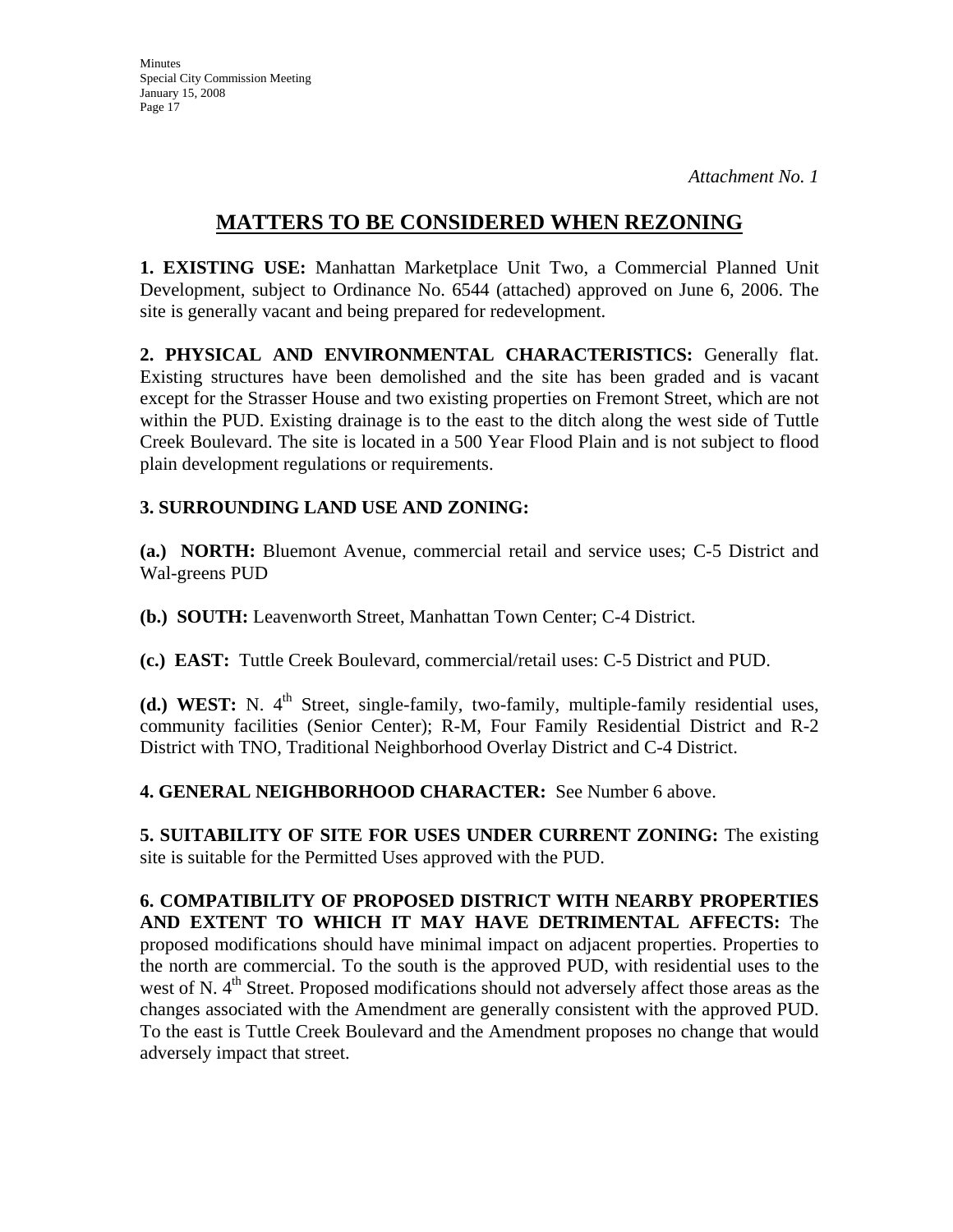*Attachment No. 1*

To the west is a residential neighborhood. The Hy-Vee service area is screened from existing residential uses west of N.  $4<sup>th</sup>$  Street by the proposed three (3) residential buildings, which will replace two (2) residential buildings in the approved PUD. In addition, screening walls and landscape screening buffer the service areas and rear of Hy-Vee and Petco from the proposed residential Buildings S and T and the Strasser House.

The 19 foot height of Building T, its 13 foot screen walls and trees will buffer the rear of the Hy-Vee store proposed to be constructed with pre-cast concrete. Approximately 7 feet of the rear wall will be visible.

N. 4<sup>th</sup> Street is being improved to a three lane collector, two thru-lanes and a center turn lane, which will adequately handle traffic associated with the PUD (see *City Engineer's memo dated November 26, 2007*). Minimal impact on the new street system is expected as a result of increased truck traffic associated with Hy-Vee deliveries.

**7. CONFORMANCE WITH COMPREHENSIVE PLAN:** The Manhattan Urban Area Comprehensive Plan shows the site as Central Core District (CCD), which is a special purpose designation for the Downtown Core. The amendment site is also designated as a primary redevelopment area for expansion of the Central Business District, in Downtown Tomorrow – A Redevelopment Plan for Downtown Manhattan, Kansas, adopted in May 2000. The proposed amendment conforms to the Comprehensive Plan.

**8. ZONING HISTORY AND LENGTH OF TIME VACANT AS ZONED:** The amendment site is vacant as demolition and clearing have occurred since rezoning to PUD. The Strasser House has been on the site since 1874.

| May 1, 2006  | Manhattan Urban Area Planning Board, on a vote of 5-0,<br>recommends approval of the rezoning of Manhattan Marketplace<br>Addition, Unit Two from R-2, Two-Family Residential District; R-<br>3, Multiple-Family Residential District; C-2, Neighborhood<br>Shopping District; C-4, Central Business District; C-5, Highway<br>Service Commercial District; I-3, Light Industrial District; and,<br>PUD, Commercial Planned Unit Development District, to PUD,<br>Commercial Planned Unit Development District. |
|--------------|-----------------------------------------------------------------------------------------------------------------------------------------------------------------------------------------------------------------------------------------------------------------------------------------------------------------------------------------------------------------------------------------------------------------------------------------------------------------------------------------------------------------|
| May 15, 2006 | Applicant submits revised Preliminary Development Plan                                                                                                                                                                                                                                                                                                                                                                                                                                                          |

replacing the hotel in Building P with residences.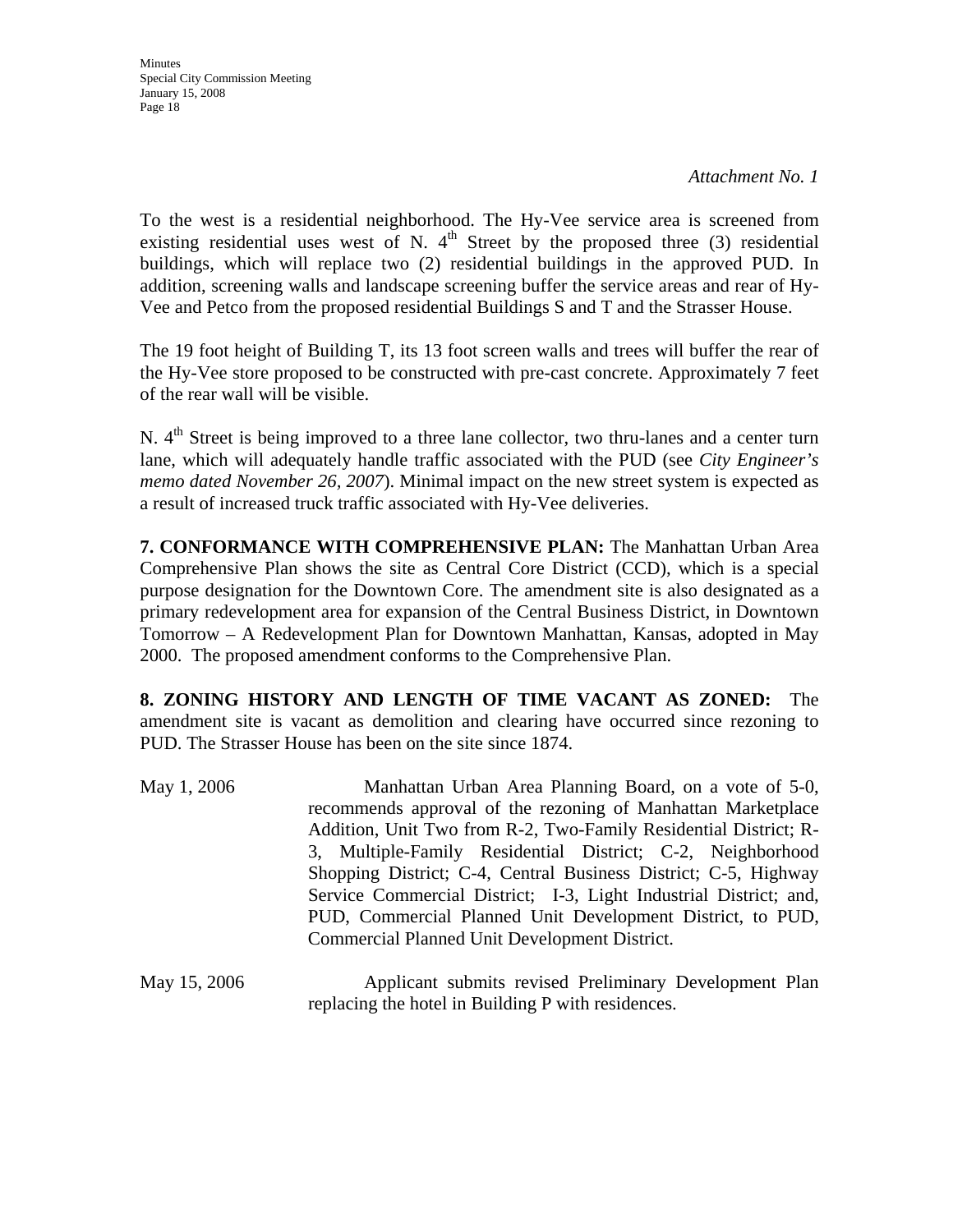#### *Attachment No. 1*

- May 16, 2006 City Commission considers first reading of an ordinance rezoning of Manhattan Marketplace Addition, Unit Two to PUD, Commercial Planned Unit Development District and on a vote of 5- 0, overrode the Planning Board's recommendation and approved first reading of an ordinance rezoning the site to PUD, Commercial Planed Unit Development, as modified by the revised Preliminary Development Plan that replaced the hotel use in Building P with residential dwellings, based on the findings in the Staff Report as verbally updated in the staff presentation, with the four (4) conditions of approval recommended by the Planning Board.
- June 6, 2006 City Commission overrides the recommendation of the Manhattan Urban Area Planning Board and approves Ordinance No. 6544 rezoning Manhattan Marketplace Addition, Unit Two, to PUD Commercial Planned Unit Development District as modified by the revised Preliminary Development Plan replacing the hotel use in Building P with residential dwellings, based on the findings in the Staff Report as updated by the Cover Memorandum, with the four (4) conditions of approval listed in the Staff Report.
- October 1, 2007 Public hearing to amend the approved PUD tabled by the Manhattan Urban Area Planning Board due to a technical problem with the sound system.
- October 15, 2007 Manhattan Urban Area Planning Board, on a vote of 7-0, recommended denial of an amendment of Manhattan Marketplace Addition, Unit Two Commercial Planned Unit Development District and ordinance No. 6544. The application was withdrawn by the applicant on November 8, 2007.

**9. CONSISTENCY WITH INTENT AND PURPOSE OF THE ZONING ORDINANCE:** The intent and purpose of the Zoning Regulations is to protect the public health, safety, and general welfare; regulate the use of land and buildings within zoning districts to assure compatibility; and to protect property values.

The PUD Regulations are intended to provide a maximum choice of living environments by allowing a variety of housing and building types; a more efficient land use than is generally achieved through conventional development; a development pattern that is in harmony with land use density, transportation facilities and community facilities; and a development plan which addresses specific needs and unique conditions of the site which may require changes in bulk regulations or layout. The proposed PUD amendment is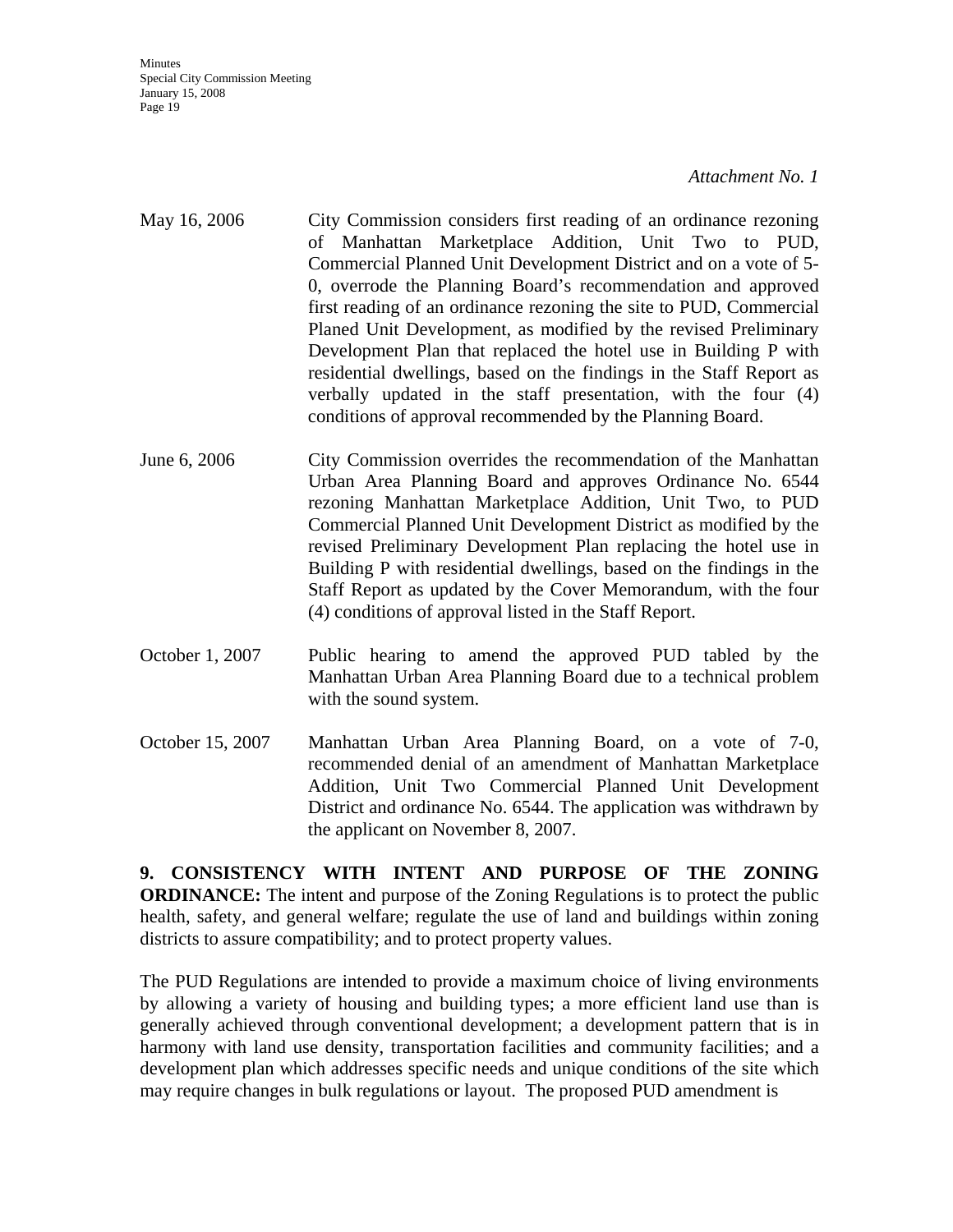**Minutes** Special City Commission Meeting January 15, 2008 Page 20

consistent with the intent and purposes of the Zoning Regulations, the intent of the PUD Regulations and Design Guidelines, subject to the conditions of approval listed under the staff recommendation.

**10. RELATIVE GAIN TO THE PUBLIC HEALTH, SAFETY AND WELFARE THAT DENIAL OF THE REQUEST WOULD ACCOMPLISH, COMPARED WITH THE HARDSHIP IMPOSED UPON THE APPLICANT:** There appears to be no relative gain to the public that denial would accomplish in comparison to the hardship to the applicant and the City. That portion of the PUD affected by the Amendment is an integral part of the overall downtown redevelopment project. Substantial public investment has, and will continue to be made, in order to implement the PUD as a part of the overall downtown redevelopment effort. Denial of the Amendment would be a hardship on the applicant, as well as the general public, given the levels of public investment already made and the issues associated with the development agreement between the City and Dial *(see memorandum from Ron Fehr, City Manager)*.

**11. ADEQUACY OF PUBLIC FACILITIES AND SERVICES:** Adequate public facilities and services are available to serve the site.

## **12. OTHER APPLICABLE FACTORS:** None.

**13. STAFF COMMENTS:** City Administration recommends approval of the proposed Amendment of Manhattan Marketplace, Unit Two, a Commercial Planned Unit Development, and Ordinance No. 6544, subject to the following conditions:

- 1. Decorative pedestrian scale lights shall be provided on the vertical support columns, consistent with pedestrian lights proposed on the vertical accent pilasters along the front and northern facades of Hy-Vee.
- 2. The Bed Bath & Beyond wall sign shall be reduced to 220 square feet in area to be proportional to its frontage and consistent with the PUD.
- 3. Outdoor seasonal sidewalk sales in front of Hy-Vee shall be conducted in a manner so as to remain ADA compliant and shall not restrict pedestrian movement. The outdoor seasonal storage and sales area in the parking lot and the area of Building G shall be limited to the areas delineated on the site plan and from March  $1<sup>st</sup>$  to September  $15<sup>th</sup>$  of each year.
- 4. The front (east) and Moro Street (north) façades of Hy-Vee shall conform to the Design Guideline's 20 % restriction on the percentage of EIFS material.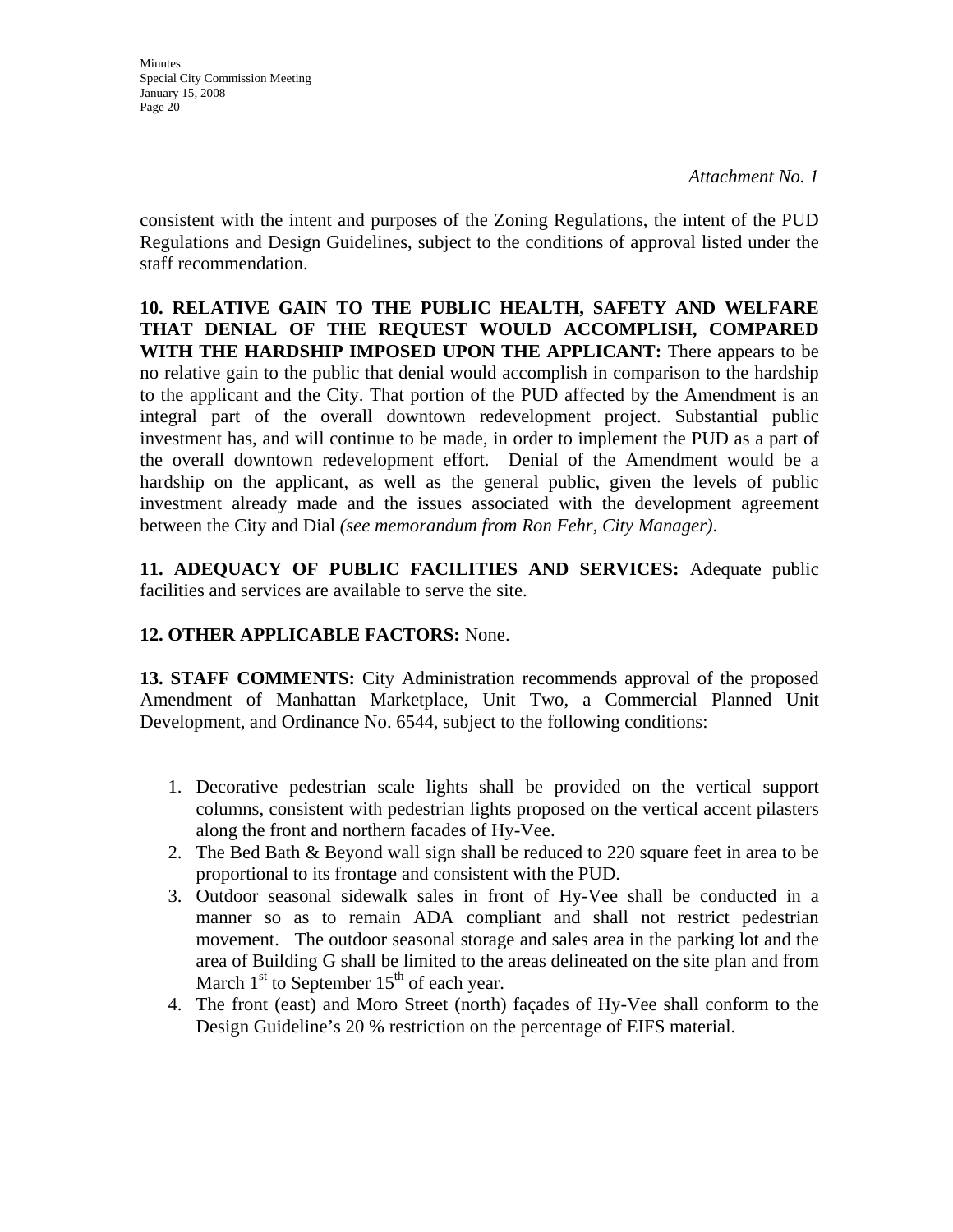- 5. The percentage of required landscaping along the sidewalk area in front of Building H (Hy-Vee) shall follow the Design Guidelines.
- 6. All provisions of Ordinance No. 6544 that are not in conflict with this amendment shall remain in force.

# **ALTERNATIVES:**

- 1. Recommend approval of the proposed Amendment of Manhattan Marketplace, Unit Two, a Commercial Planned Unit Development, and Ordinance No. 6544, stating the basis for such recommendation.
- 2. Recommend denial of the proposed Amendment, and Ordinance No. 6544, stating the specific reasons for denial.
- 3. Table the proposed Amendment to a specific date, for specifically stated reasons.

# **POSSIBLE MOTION:**

The Manhattan Urban Area Planning Board recommends approval of the proposed Amendment of Manhattan Marketplace, Unit Two, a Commercial Planned Unit Development, and Ordinance No. 6544, based on the findings in the Staff Report, subject to the six (6) conditions of approval recommended by City Administration.

**PREPARED BY:** Steve Zilkie, AICP, Senior Planner **DATE:** November 28, 2007 07108